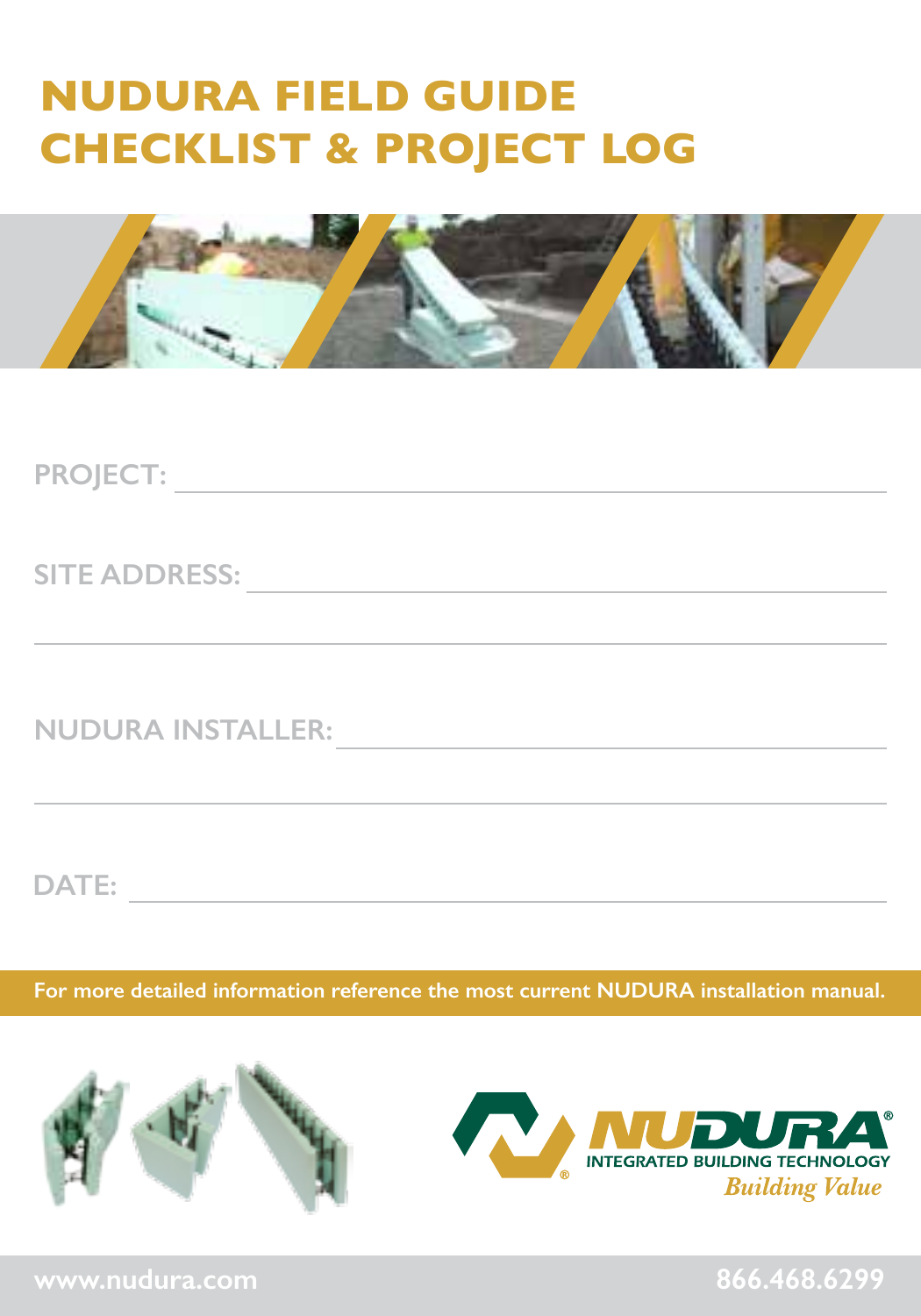

# **TABLE OF CONTENTS**

| Coursing tables - Imperial <b>contained a manufacture of the Coursing tables</b> - Imperial measures and the Section of the Section of the Section of the Section of the Section of the Section of the Section of the Section of th |     |
|-------------------------------------------------------------------------------------------------------------------------------------------------------------------------------------------------------------------------------------|-----|
|                                                                                                                                                                                                                                     |     |
| Estimating formulas 3.8 and 2010 and 2010 and 2010 and 2010 and 2010 and 2010 and 2010 and 2010 and 2010 and 2                                                                                                                      |     |
| Material calculation formulas 1994 1994 1994 1994                                                                                                                                                                                   |     |
| Material calculation formulas <b>Entitled and Strute 12</b> 10.                                                                                                                                                                     |     |
|                                                                                                                                                                                                                                     |     |
|                                                                                                                                                                                                                                     |     |
|                                                                                                                                                                                                                                     | 13. |
| Project basement <b>must also according to the ULA</b> 14.                                                                                                                                                                          |     |
|                                                                                                                                                                                                                                     | 15. |
|                                                                                                                                                                                                                                     | 16. |
|                                                                                                                                                                                                                                     | 17. |
|                                                                                                                                                                                                                                     | 18. |
|                                                                                                                                                                                                                                     |     |
|                                                                                                                                                                                                                                     | 20. |
| Concrete placement checklist                                                                                                                                                                                                        | 21. |
| Concrete post placement checklist                                                                                                                                                                                                   | 22. |
|                                                                                                                                                                                                                                     | 23. |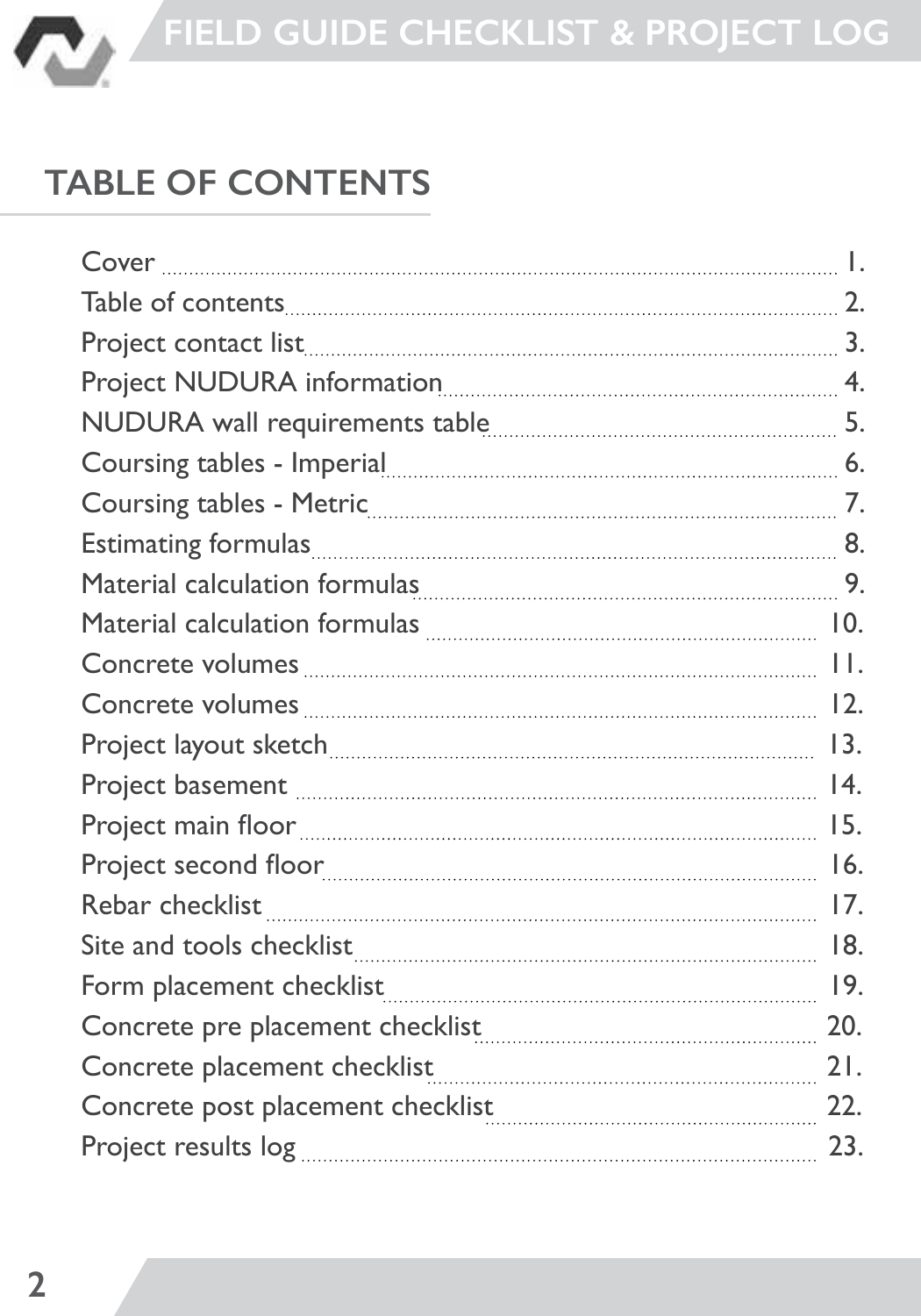

# **PROJECT CONTACT LIST**

| Engineer: www.communication.com/www.communication.com/www.com/www.com/www.com/www.com/www.com/www.com/www.com/ |
|----------------------------------------------------------------------------------------------------------------|
| Building Department: www.communication.communication.com                                                       |
|                                                                                                                |
|                                                                                                                |
|                                                                                                                |
| Equipment Rent-All: <b>Constitution Property Alli</b>                                                          |
|                                                                                                                |
|                                                                                                                |

### **NUDURA DISTRIBUTOR**

| Distributor Name:    |
|----------------------|
| <b>Contact Name:</b> |
| Address:             |
| Phone Number:        |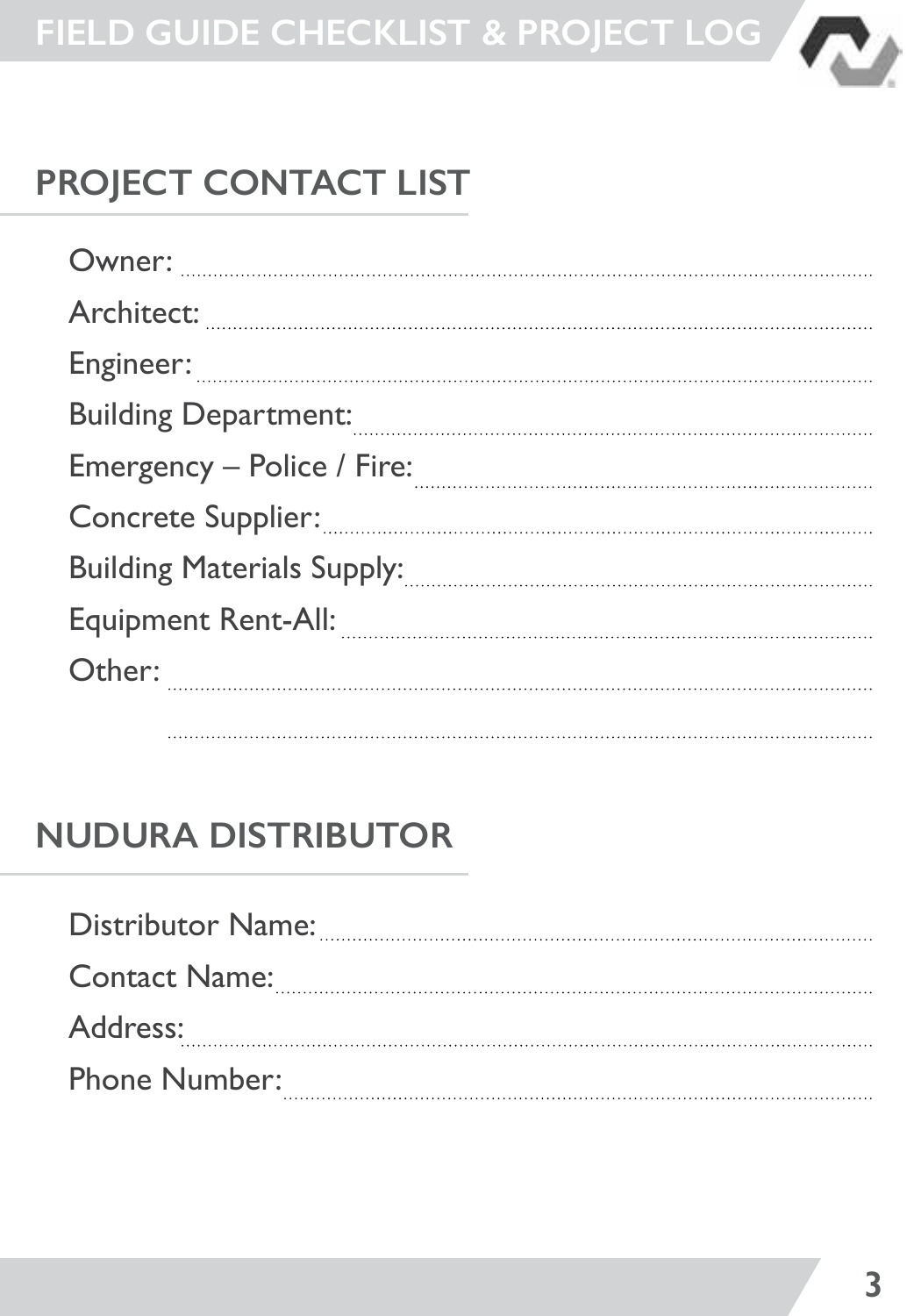

# **NUDURA PROJECT INFORMATION**

|     | Grade beam required                                                                          |
|-----|----------------------------------------------------------------------------------------------|
|     | Walk-out frost wall                                                                          |
|     | Step footings                                                                                |
| a l | Garage frost wall                                                                            |
| ┓   | Taper top form required at garage                                                            |
| a l | Taper top required on foundation wall                                                        |
| a l | Brick Ledge form required                                                                    |
|     | Height adjusters required – no. of rows will all the Height adjusters required – no. of rows |
| ٠   |                                                                                              |
|     | T Forms required                                                                             |
|     | Form size transitions - vertically                                                           |
|     | Form size transitions - horizontally                                                         |
| ┓   | Vertical joint seams                                                                         |
| ┓   | Wall reinforcement schedule on plans                                                         |
| ┓   | Lintel reinforcement schedule on plans                                                       |
|     |                                                                                              |
|     | Bracing height required <b>Manual Community of the State of August</b> 2014                  |
|     | Gables                                                                                       |
|     | Radius walls                                                                                 |

 $\Box$ Hurricane / seismic design requirements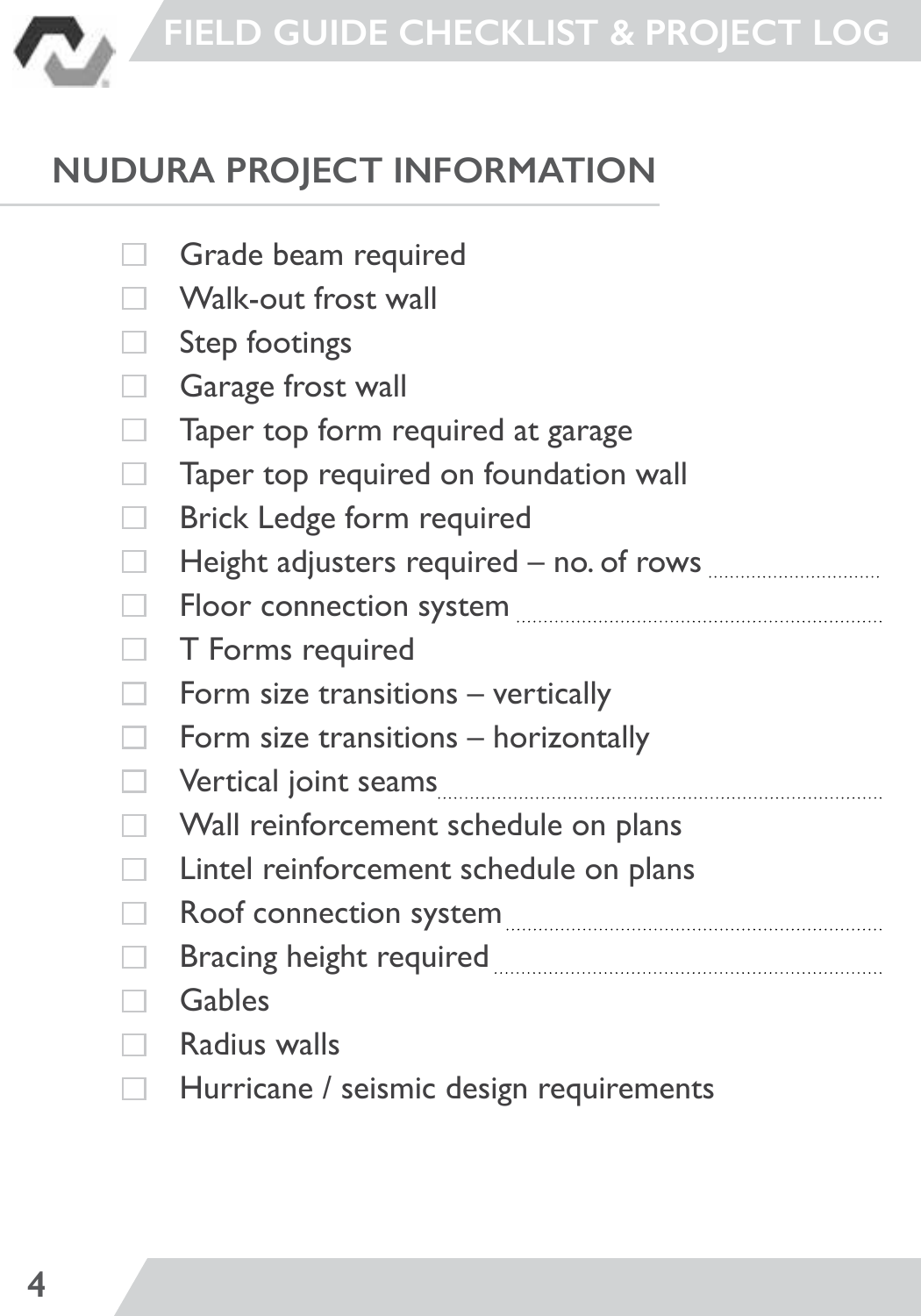### **WALL REQUIREMENTS\***

| COMMON BUILDING<br>TYPES             | townhouse, small offices<br>houses - single, semi &<br>single or 2 storey<br>Exterior walls of: | Almost any building type -<br>maximum 16' single storey<br>height without pilasters | Warehouses, theatres,<br>lower floors of hotels,<br>condos, apartments<br>church tall walls | Jnder ground garages,<br>lower floors of hotels,<br>theatre walls, fly lofts<br>condos, apartments | deep foundation walls<br>Heavy tall industrial<br>applications |
|--------------------------------------|-------------------------------------------------------------------------------------------------|-------------------------------------------------------------------------------------|---------------------------------------------------------------------------------------------|----------------------------------------------------------------------------------------------------|----------------------------------------------------------------|
| <b>MULTI STOREY</b><br>LIMITATION    | 10' floor + gable end<br>12/12 pitch<br>2 stories                                               | 4 with Eng. Design<br>10'-14' ht/floor<br>3 stories                                 | (use 6" on upper 2-3<br>Lower 2-4 floors<br>of 5-8 stories<br>stories)                      | Lower 2-4 floors<br>of 9-12 stories                                                                | Consult Engineering                                            |
| SINGLE STOREY<br>LIMITATION          | Consult Engineering<br>Safe to $10'$ > $10'$                                                    | Safe to $14'$ – $16'$<br>$>16'$ - Consult<br>Engineering                            | Safe to $16' - 25'$<br>$>25'$ - Consult<br>Engineering                                      | Safe to $25'$ - $35'$<br>>35' - Consult<br>Engineering                                             | Safe to $35' - 40'$<br>>40' – Consult<br>Engineering           |
| <b>BASEMENT/FOUNDATION</b><br>LIMITS | engineering consultation<br>Basement not permitted<br>Frost/Stem wall only.<br>subject to       | 10' - Consult Engineering<br>$9' -$ gravel<br>$R_1 - qB$                            | 11′ – Consult Engineering<br>$10' -$ gravel<br>$9' - \text{clay}$                           | 12' - Consult Engineering<br>$11' -$ gravel<br>$10' - \text{clay}$                                 | 213 Consult Engineering<br>12' - gravel<br>$11' - \text{day}$  |
| <b>THICKNESS</b><br>FORM             | 102 mm<br>$\ddot{4}$                                                                            | 152 mm<br>ڻ'                                                                        | 203 mm<br>g                                                                                 | 254 mm<br>10''                                                                                     | 305 mm<br>12''                                                 |

\* Refer to section 2.1.3 of the Installation Manual for more information \* Refer to section 2.1.3 of the Installation Manual for more information

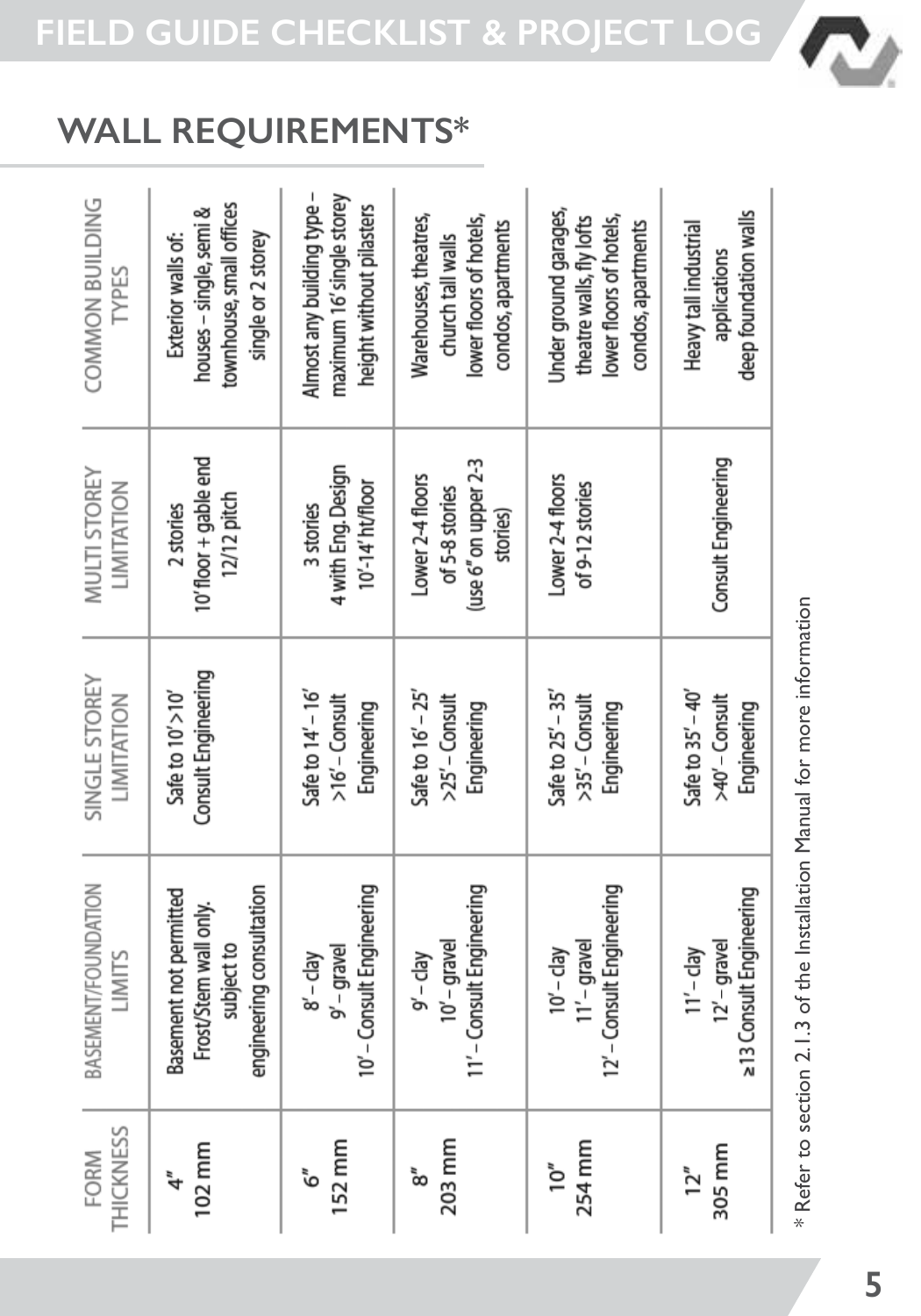

### **COURSING TABLES (IMPERIAL)**

| <b>NO. OF</b><br><b>COURSES</b> | <b>STANDARD</b><br><b>FORM HEIGHT</b><br><b>OF WALL</b><br>(FT/ N) | PLUS ONE 3"<br>HIGH<br><b>HEIGHT</b><br><b>ADJUSTER</b><br>(FI/IN) | PLUS ONE 6" HIGH<br>HALF<br><b>OPTIMIZER (OR</b><br><b>CUT STANDARD)</b><br>(FT/IM) | PLUS ONE 9"<br><b>HIGH HALF</b><br><b>STANDARD</b><br>(FT/1N) | PLUS ONE 12"<br>HIGH<br><b>OPTIMIZER FORM</b><br>(FT/IM) | PLUS ONE 15"<br>HIGH<br><b>SEGMENT</b><br>(FT/IN) |
|---------------------------------|--------------------------------------------------------------------|--------------------------------------------------------------------|-------------------------------------------------------------------------------------|---------------------------------------------------------------|----------------------------------------------------------|---------------------------------------------------|
| 1                               | $1.6^{\circ}$                                                      | 1.9 <sup>n</sup>                                                   | $\overline{2}$                                                                      | $2^{n}3^{n}$                                                  | 2'6''                                                    | 2'9''                                             |
| $\overline{2}$                  | 3'                                                                 | 3'3''                                                              | 3'6''                                                                               | 3'9''                                                         | 4                                                        | 4'3''                                             |
| 3                               | 4'6''                                                              | 4'9''                                                              | $5^{\circ}$                                                                         | 5'3''                                                         | 5'6''                                                    | 5'9"                                              |
| 4                               | 6 <sup>1</sup>                                                     | 6'3''                                                              | 6'6''                                                                               | 6'9''                                                         | $\overline{7}$                                           | 7°3°                                              |
| 5                               | 7'6''                                                              | 7°9"                                                               | $B^t$                                                                               | 8'3''                                                         | 8'6''                                                    | 8'9"                                              |
| 6                               | 9'                                                                 | 9'3''                                                              | 9'6''                                                                               | 9'9''                                                         | 10 <sup>1</sup>                                          | 10'3''                                            |
| 7                               | 10'6                                                               | 10'9''                                                             | 11'                                                                                 | 11'3''                                                        | 11'6''                                                   | 11'9'                                             |
| $\bf{B}$                        | 12 <sup>e</sup>                                                    | $12^{\circ}3^{\circ}$                                              | $12^{\circ}6^{\circ}$                                                               | 12'9                                                          | 13'                                                      | 13' 3"                                            |
| 9                               | 13'6''                                                             | 13'9''                                                             | 14'                                                                                 | 14'3''                                                        | 14'6''                                                   | 14'9'                                             |
| 10                              | 15'                                                                | 15'3''                                                             | 15'6''                                                                              | 15'9''                                                        | 16'                                                      | 16' 3"                                            |
| 11                              | 16'6                                                               | 16' 9"                                                             | 17'                                                                                 | 17'3''                                                        | 17'6''                                                   | 17'9''                                            |
| 12                              | 18'                                                                | 18'3''                                                             | 18'6''                                                                              | 18'9''                                                        | 19'                                                      | 19'3''                                            |
| 13                              | 19'6"                                                              | 19'9''                                                             | 20 <sup>1</sup>                                                                     | 20'3"                                                         | 20'6"                                                    | $20'$ $9''$                                       |
| 14                              | 21'                                                                | 21'3''                                                             | 21'6''                                                                              | 21'9''                                                        | 22'                                                      | $22^{\circ}.3^{\circ}$                            |
| 15                              | $22^{\circ}6^{\circ}$                                              | 22'9'                                                              | 23'                                                                                 | 23'3''                                                        | 23'6''                                                   | 23'9''                                            |
| 16                              | 24'                                                                | 24'3''                                                             | 24'6''                                                                              | 24'9"                                                         | 25'                                                      | 25'3''                                            |
| 17                              | 25'6''                                                             | 25'9''                                                             | 26'                                                                                 | 26'3''                                                        | 26'6''                                                   | 26'9''                                            |
| 18                              | 27                                                                 | 27'3''                                                             | 27 <sup>6</sup>                                                                     | 27'9''                                                        | 28'                                                      | 28'3                                              |
| 19                              | 28'6                                                               | 28'9                                                               | 29'                                                                                 | 29'3''                                                        | 29'6"                                                    | 29'9'                                             |
| 20                              | 30'                                                                | 30'3''                                                             | 30'6''                                                                              | 30'9''                                                        | 31'                                                      | 31'3''                                            |
| 21                              | 31'6''                                                             | 31'9''                                                             | 32 <sup>1</sup>                                                                     | 32'3''                                                        | 32'6''                                                   | 32'9'                                             |
| 22                              | 33'                                                                | 33'3''                                                             | 33'6''                                                                              | 33'9''                                                        | 34'                                                      | 34'3''                                            |
| 23                              | 34'6''                                                             | 34'9''                                                             | 35'                                                                                 | 35'3''                                                        | 35'6''                                                   | 35'9''                                            |
| 24                              | 36'                                                                | 36'3''                                                             | 36' 6"                                                                              | 36'9''                                                        | 37' 3"                                                   |                                                   |

Note: The 15" segment can be achieved by cutting a Standard Form or using one Optimizer Form and one Height Adjuster.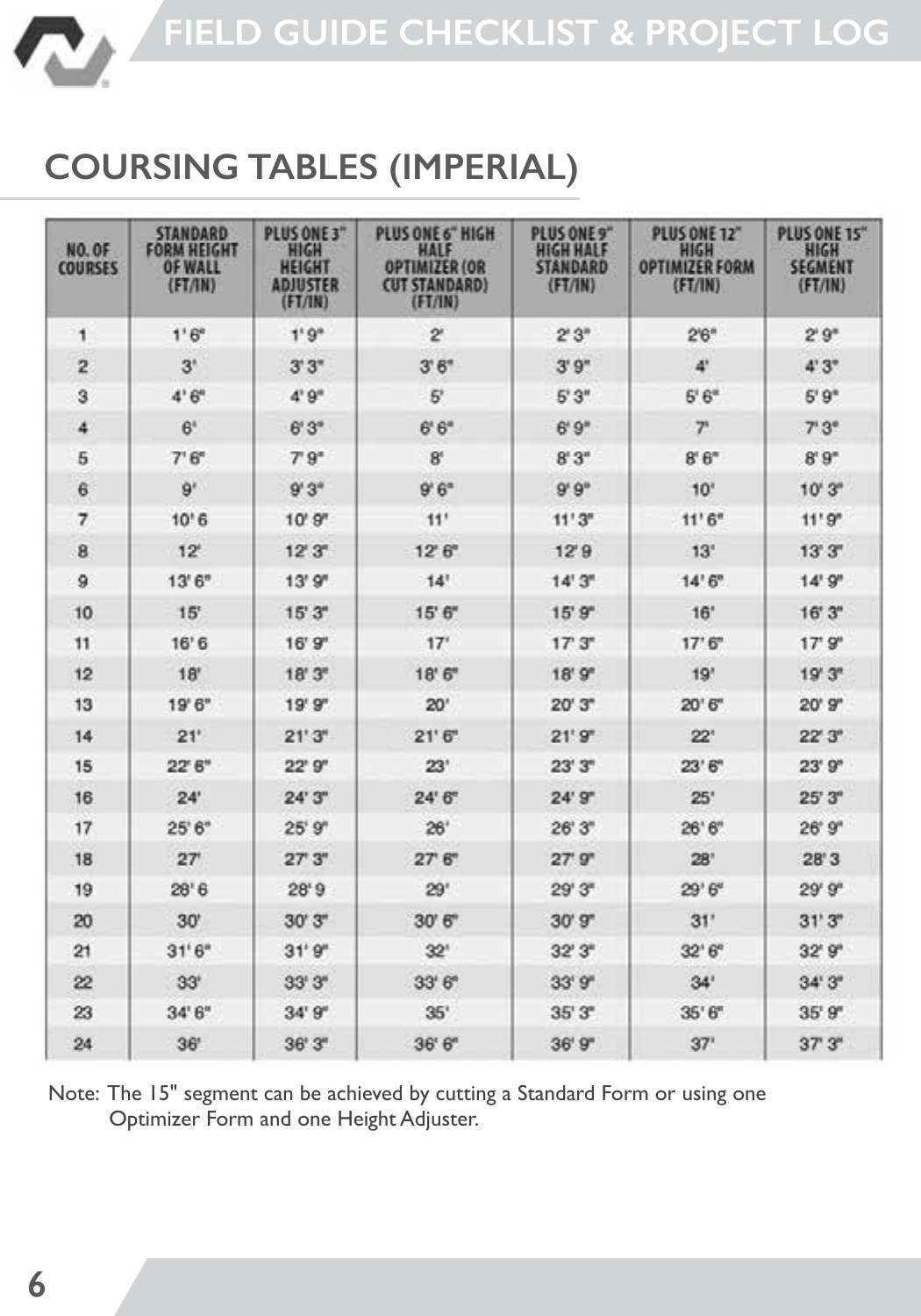

### **COURSING TABLES (METRIC)**

| NO. OF<br>COURSES | <b>STANDARD</b><br><b>FORM HEIGHT</b><br><b>OF WALL</b><br>(METERS) | <b>PLUS ONE</b><br>7.2 mm HIGH<br><b>HEIGHT</b><br><b>ADJUSTER</b><br>(METERS) | <b>PLUS ONE</b><br>152 mm HIGH HALF<br><b>OPTIMIZER (OR</b><br><b>CUT STANDARD)</b><br>(METERS) | <b>PLUS ONE</b><br>229 mm HIGH<br><b>HALF</b><br><b>STANDARD</b><br>(METERS) | <b>PLUS ONE</b><br>305 mm HIGH<br><b>OPTIMIZER FORM</b><br>(METERS) | <b>PLUS ONE</b><br>381 mm HIGH<br><b>SEGMENT</b><br>(METERS) |  |  |  |
|-------------------|---------------------------------------------------------------------|--------------------------------------------------------------------------------|-------------------------------------------------------------------------------------------------|------------------------------------------------------------------------------|---------------------------------------------------------------------|--------------------------------------------------------------|--|--|--|
| 1                 | 0.457                                                               | 0.533                                                                          | 0.610                                                                                           | 0.686                                                                        | 0.762                                                               | 0.838                                                        |  |  |  |
| $\overline{2}$    | 0.914                                                               | 0.991                                                                          | 1.067                                                                                           | 1.143                                                                        | 1.219                                                               | 1.295                                                        |  |  |  |
| 3                 | 1.372                                                               | 1.448                                                                          | 1.524                                                                                           | 1.600                                                                        | 1.676                                                               | 1.753                                                        |  |  |  |
| 4                 | 1.829                                                               | 1.905                                                                          | 1.981                                                                                           | 2.057                                                                        | 2.133                                                               | 2.210                                                        |  |  |  |
| 5                 | 2286                                                                | 2.363                                                                          | 2.438                                                                                           | 2.514                                                                        | 2.590                                                               | 2.668                                                        |  |  |  |
| $\epsilon$        | 2.743                                                               | 2.820                                                                          | 2.895                                                                                           | 2.971                                                                        | 3.047                                                               | 3.125                                                        |  |  |  |
| $\overline{7}$    | 3.201                                                               | 3.277                                                                          | 3.352                                                                                           | 3.428                                                                        | 3.504                                                               | 3.582                                                        |  |  |  |
| 8                 | 3.658                                                               | 3.734                                                                          | 3,809                                                                                           | 3.885                                                                        | 3.961                                                               | 4.040                                                        |  |  |  |
| $\theta$          | 4.116                                                               | 4.192                                                                          | 4.266                                                                                           | 4.342                                                                        | 4.418                                                               | 4.497                                                        |  |  |  |
| 10                | 4.573                                                               | 4.649                                                                          | 4.723                                                                                           | 4.799                                                                        | 4.875                                                               | 4.955                                                        |  |  |  |
| 11                | 5.030                                                               | 5.106                                                                          | 5.180                                                                                           | 5.256                                                                        | 5.332                                                               | 5.412                                                        |  |  |  |
| 12                | 5.488                                                               | 5.564                                                                          | 5.637                                                                                           | 5.713                                                                        | 5.789                                                               | 5.869                                                        |  |  |  |
| 13                | 5945                                                                | 6.021                                                                          | 6.094                                                                                           | 6.170                                                                        | 6.246                                                               | 6.327                                                        |  |  |  |
| 14                | 6.403                                                               | 6.478                                                                          | 6.551                                                                                           | 6.627                                                                        | 6.703                                                               | 6.784                                                        |  |  |  |
| 15                | 6.861                                                               | 6,936                                                                          | 7.008                                                                                           | 7.084                                                                        | 7.160                                                               | 7.242                                                        |  |  |  |
| 16                | 7.317                                                               | 7.393                                                                          | 7.465                                                                                           | 7.541                                                                        | 7,617                                                               | <b>7.699</b>                                                 |  |  |  |
| 17                | 7.775                                                               | 7.850                                                                          | 7.922                                                                                           | 7.998                                                                        | 8.074                                                               | 8.156                                                        |  |  |  |
| 18                | 8.232                                                               | 8.307                                                                          | 8.379                                                                                           | 8.455                                                                        | 8.531                                                               | 8.614                                                        |  |  |  |
| 19                | 8.690                                                               | 8.765                                                                          | 8.836                                                                                           | 8.912                                                                        | 8.988                                                               | 9.071                                                        |  |  |  |
| 20                | 9.147                                                               | 9.222                                                                          | 9.293                                                                                           | 9.369                                                                        | 9.445                                                               | 9.529                                                        |  |  |  |
| 21                | 9.604                                                               | 9.679                                                                          | 9.750                                                                                           | 9.826                                                                        | 9.902                                                               | 9.986                                                        |  |  |  |
| 22                | 10.062                                                              | 10.137                                                                         | 10.207                                                                                          | 10.283                                                                       | 10.359                                                              | 10.443                                                       |  |  |  |
| 23                | 10.519                                                              | 10.594                                                                         | 10.664                                                                                          | 10,740                                                                       | 10,816                                                              | 10.901                                                       |  |  |  |
| 24                | 10.977                                                              | 11.051                                                                         | 11.121                                                                                          | 11.197                                                                       | 11.358                                                              |                                                              |  |  |  |

Note: The 381mm segment can be achieved by cutting a Standard Form or using one Optimizer Form and one Height Adjuster.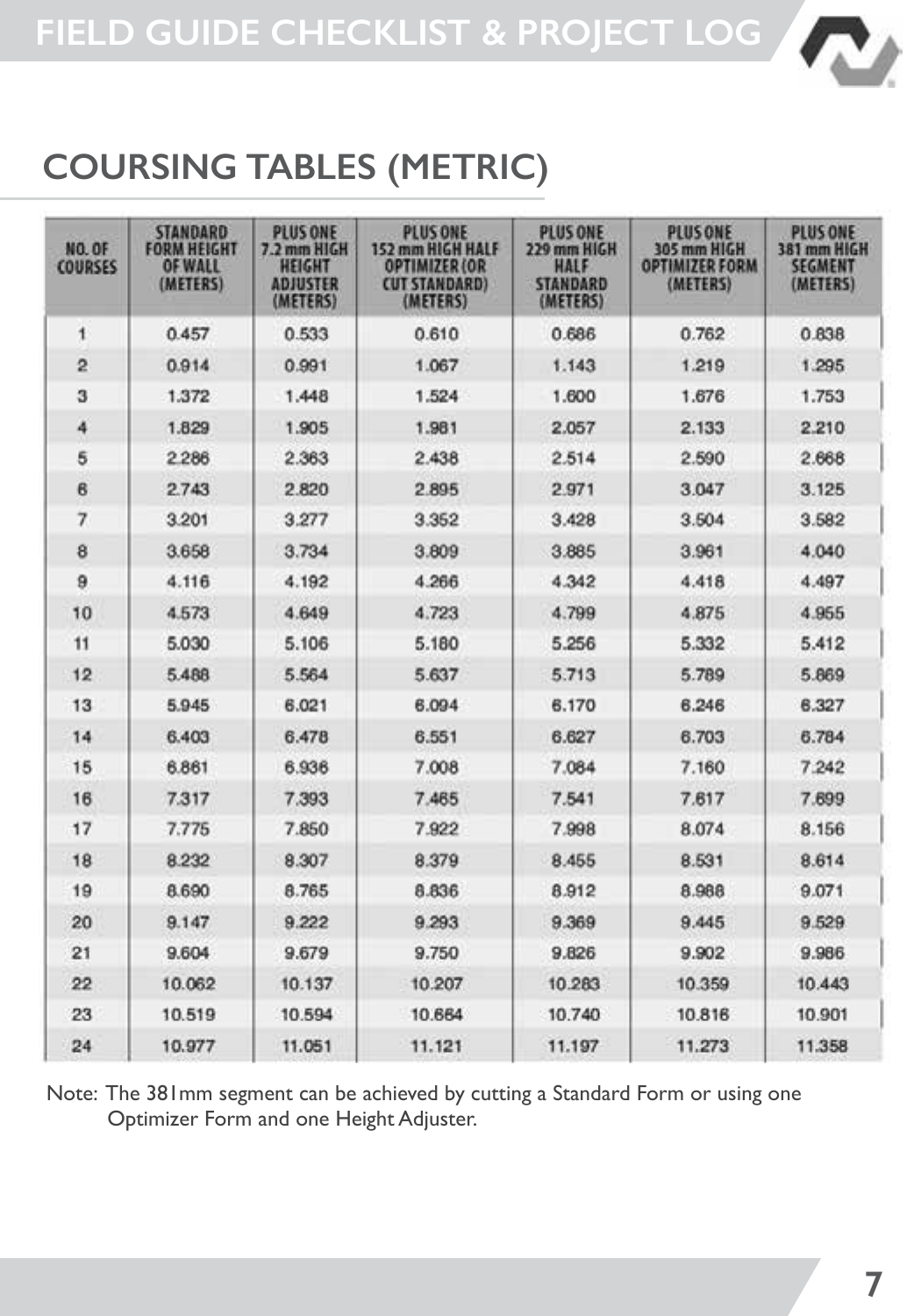

# **ESTIMATING FORMULAS (IMPERIAL)**

### **STANDARD FORM UNITS:**

Gross Wall Area ( $ft^2$ ) = Total Linear footage of wall ( $ft$ )  $\times$  Total Height ( $ft$ ) Net Wall Area ( $ft^2$ ) = Gross Wall Area ( $ft^2$ ) – Total area of openings ( $ft^2$ ) Total Standards/course = (Total Lineal footage of wall – (# 90° Corners x 4) – (# 45° Corners x 3))  $\div$  8 Total Standards before deductions  $=$  Total Standards/course  $\times$  # of courses Standards (BL) = Lineal Footage of Brick Ledge  $\div 8$ Standards (TT) = Lineal Footage of Taper Top  $\div 8$ Standards (OP) =  $((\leq$  FOP  $\times$  # COP  $\div$  4)  $\div$  3 Standards (TF) = (# of T Forms  $\times$  # of courses)  $\div$  2 TOTAL STANDARDS = Total Stds before deductions - Stds (BL) – Stds (TT) - Stds (OP) - Stds (TF) **90° FORM UNIT:** 90° FORM = #90  $\times$  #C **45° FORM UNIT:**  $45^\circ$  FORM =  $\#45 \times \#C$ **T FORM UNIT:**  $T$  FORM =  $\#T_S \times \#C$ **BRICK LEDGE FORM 4' UNIT: BLF4 = LFBLF ÷ 4 BRICK LEDGE FORM 8' UNIT:** BLF8 = LFBLF ÷ 8 **OPTIMIZER FORM UNIT:** OP=(<FOP x 2 # COP) ÷ 4 OP Ties =  $(OP + 2) \times 6$ **BRICK LEDGE EXTENSION:** BLE = LEBLE x 0.375 # of Screws =  $BLE \times 6$ **HEIGHT ADJUSTER:**  $HA = (LFHA \times 2 \times \#CHA) \div 2.67$ HA Ties =  $(HA \div 2) \times 4$ **WATERPROOFING:** WP = LFWP x HWP ÷ 210 **PARGING COAT:**  $PC = 1$  FPAR  $\times$  HPAR  $\div$  75 **FIRER MESH:** FM  $=$  LEPAR  $\times$  HPAR  $\div$  475 **WALL ALIGNMENT SYSTEMS:** WAS = (LFPER + 1 per corner or tees) ÷ 5.33  $RFRAR: RFRAR = 1 FPER \times HW \times 1.5$ **CONCRETE (IMPERIAL):** Yds<sup>3</sup> = LFPER x HW x Concrete Multiplier (Table 2.2.1.2) **VERTICAL JOINT CLIPS:**  $V/C = (LFPER \div 8' \times 4 per standard \times # of courses) +$ (# of Corners  $\times$  4  $\times$  # of courses)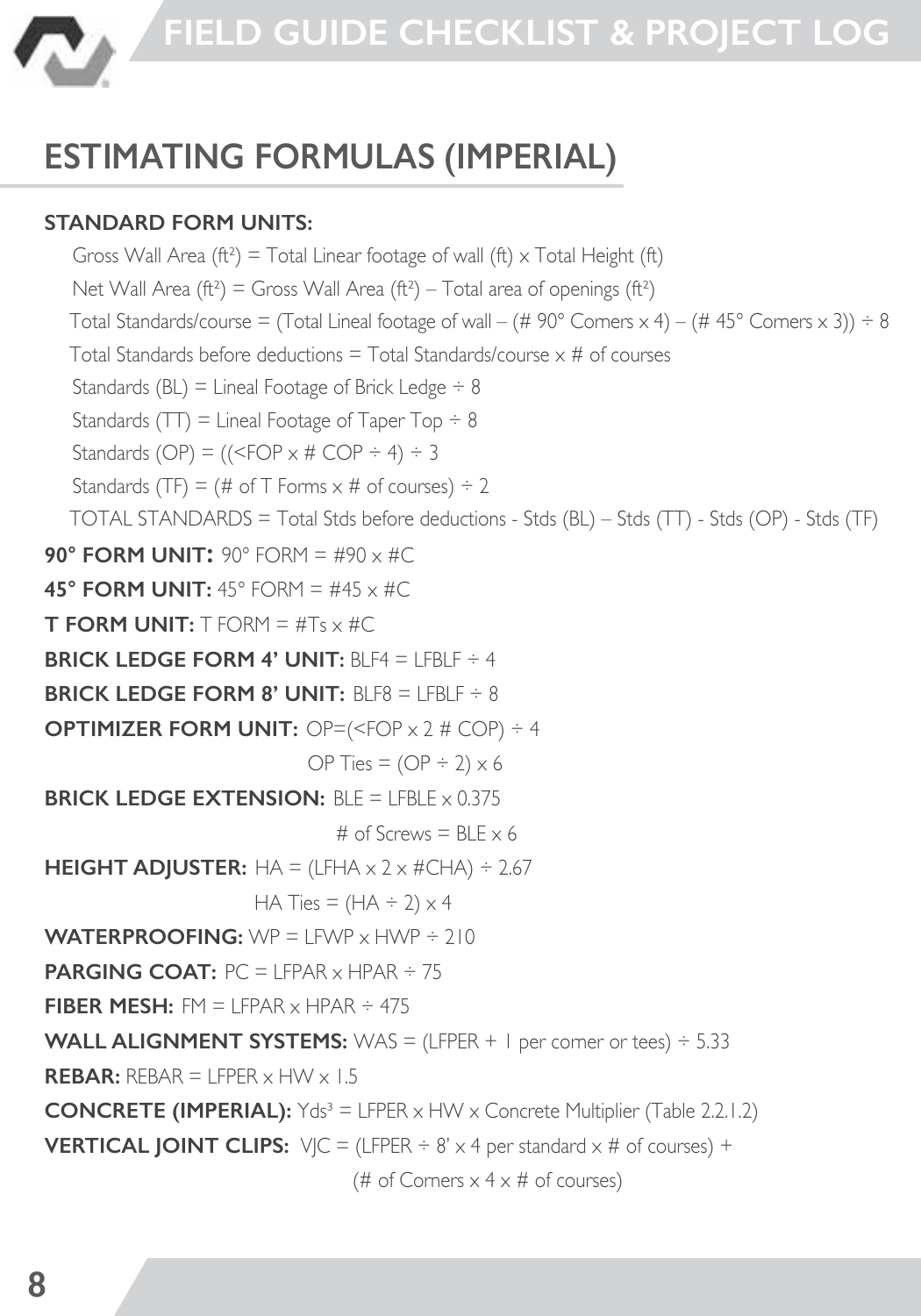

# **ESTIMATING FORMULAS (IMPERIAL)**

#### **TO CALCULATE THE STANDARD FORM UNITS:**

- Gross Wall Area ( $f_1^2$ ) = Total Linear footage of wall ( $f_1$ ) x Total Height ( $f_1$ )
- Net Wall Area ( $f_1^{2}$ ) = Gross Wall Area ( $f_1^{2}$ ) Total area of openings ( $f_1^{2}$ )
- Total Standards/course = (Total Lineal footage of wall (# 90° Corners  $\times$  4) (# 45° Corners  $\times$  3)) ÷ 8
- Total Standards before deductions = Total Standards/course x # of courses

If brick ledge, taper top, or T forms are needed for the building they need to be subtracted off the total standards calculated above.

- Standards (BL) = Lineal Footage of Brick Ledge  $\div$  8
- Standards ( $TT$ ) = Lineal Footage of Taper Top  $\div 8$
- Standards (OP) =  $((\leq$  FOP  $\times$  # COP  $\div$  4)  $\div$  3
- Standards (TF) = (# of T Forms  $\times$  # of courses)  $\div$  2
- Total Standards = Total Standards before deductions Standards (BL) Standards (TT) Standards (OP) - Standards (TF)

#### **TO CALCULATE THE NUMBER OF 90° CORNER FORMS:**

90° form  $=$  #90  $\times$  #C

This formula multiplies the number of 90° turn by the number of courses.

#### **TO CALCULATE THE NUMBER OF 45° CORNER FORMS:**

#### 45° form = #45  $\times$  #C

This formula multiplies the number of 45° turn by the number of courses.

#### **TO CALCULATE THE NUMBER OF T FORMS:**

 $T$  form  $=$   $\#T_S \times \#C$ 

This formula multiplies the T connection by the number of courses.

#### **TO CALCULATE THE NUMBER OF BRICK LEDGE FORMS:**

BLF4 = LFBLF  $\div$  4 or BLF8 = LFBLF  $\div$  8

This formula divides the linear footage of brick ledge form units by 4 or 8. Brick Ledge forms are available in 2 lengths. 8' lengths are available from NUDURA's Canadian plant and the 4' length is available from the US plant. Note: Additional

brick ledge form units may be required for corners.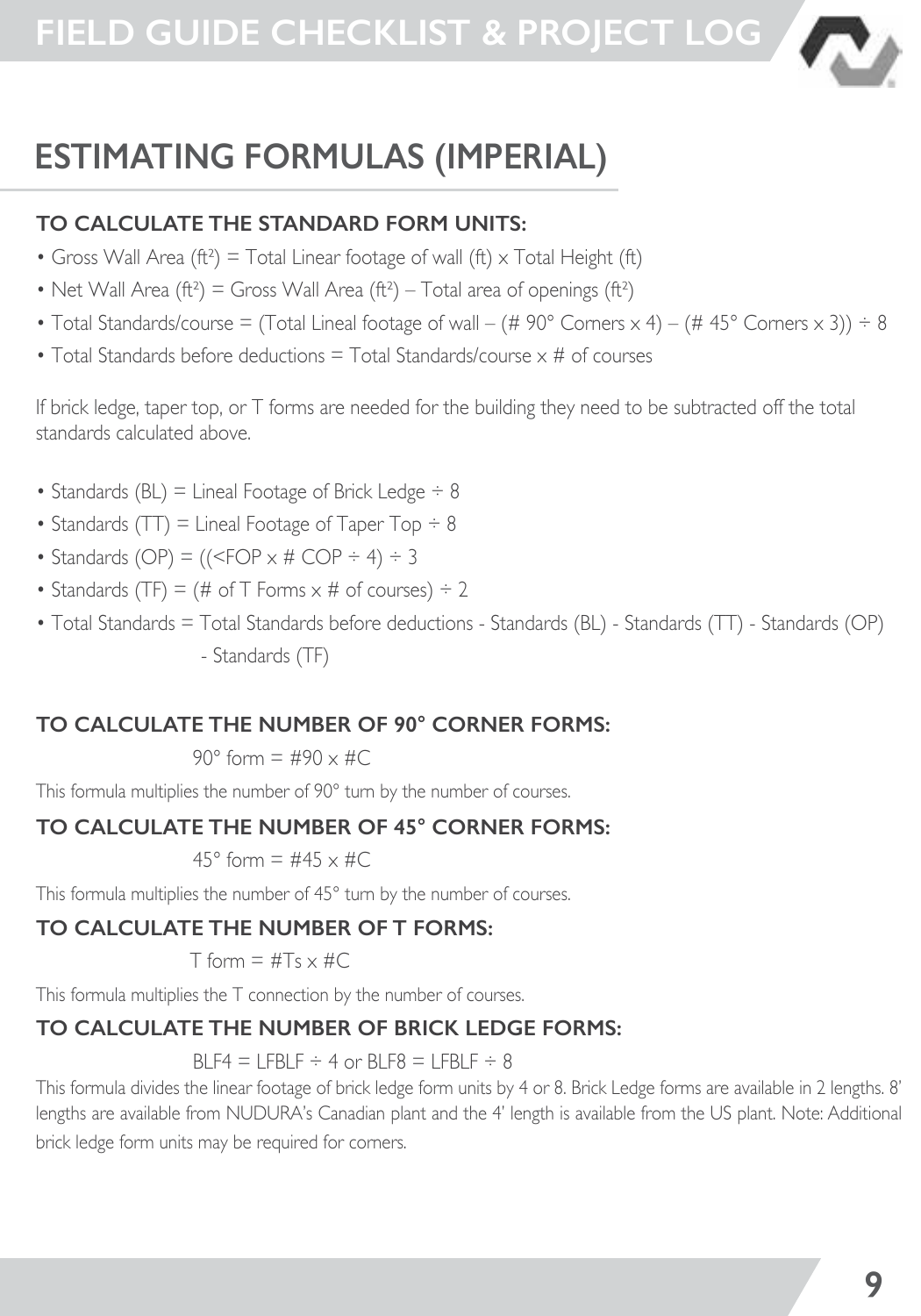

# **ESTIMATING FORMULAS (IMPERIAL)**

#### **TO CALCULATE THE NUMBER OF BRICK LEDGE EXTENSIONS:**

 $RI F = I FRI F \times 375$ 

# of Screws  $=$  BLE  $\times$  3

# of  $V$  Strips = BLE  $\div$  3

This formula multiplies the linear footage of brick ledge extension by .375. The formulas also calculate the number of screws needed for attaching the BLE and also the V Strips needed also. Note: Additional brick ledge extension may

be required for corners.

#### **TO CALCULATE THE NUMBER OF OPTIMIZER FORMS:**

 $OP =$  (<FOP  $\times$  2  $\times$  #COP)  $\div$ 4

OP Ties =  $(OP \div 2) \times 6$ 

This formula corrects the linear footage of perimeter of Optimizer required, divides by 4, multiples by 2 and multiplies

by the number of courses required.

#### **TO CALCULATE THE NUMBER OF HEIGHT ADJUSTERS:**

 $HA = (LFHA \times 2 \times \#CHA) \div 2.67$ 

HA Ties =  $(HA + 2) \times 4$ 

This formula corrects the linear footage of perimeter of Height Adjuster required, divides by 2.67', multiplies by 2 and

multiplies by the number of courses required.

#### **TO CALCULATE THE NUMBER OF ROLLS OF WATERPROOFING:**

 $WP = IFWP \times HWP + 210$ 

A roll of waterproofing is 225 sq. ft. but the effective coverage is 210 sq. ft allowing for overlapping the edge of the membrane.

#### **TO CALCULATE THE NUMBER OF BAGS OF PREPCOAT PARGING MIX:**

 $PC = I$  FPAR  $\times$  HPAR  $\div$  75

The surface area to be parged is divided by 75 which is the average coverage obtained per bag for two coat application.

#### **TO CALCULATE THE NUMBER FIBER MESH ROLLS:**

 $FM = I FPAR \times HPAR \div 475$ 

A roll of fiber mesh is 475 sq. ft. an allowance for overlap may be required depending on the application techniques.

#### **TO CALCULATE THE QUANTITY OF WALL ALIGNMENT SYSTEM:**

WAS  $=$  LFPER + 1 per corners or tees  $\div$  5.333

The formula allows for one unit every 5' 4" plus an additional unit for every corner and tee wall connection. Should a site have numerous openings with center of opening less than 5' 4" apart the quantity of WAS may need to be increased.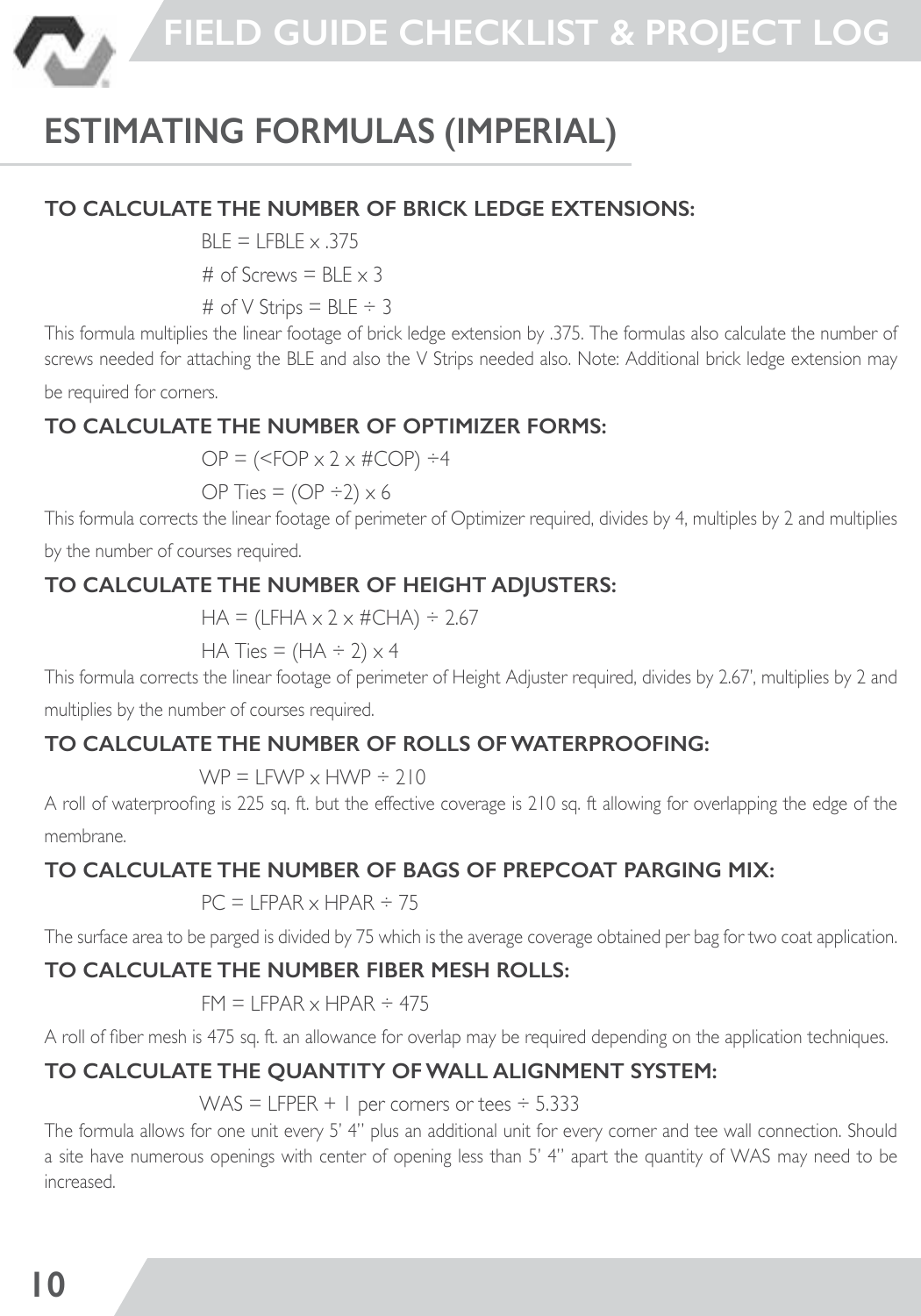

### **CONCRETE VOLUMES**

|                           |                 | Core Thickness | Imperial                  | Metric                 |
|---------------------------|-----------------|----------------|---------------------------|------------------------|
|                           |                 |                | Measurement               | Measurement            |
| <b>Standard Form Unit</b> | Wall Coverage   | n/a            | 12 ft <sup>2</sup>        | $1.11 \text{ m}^2$     |
|                           | Nom. Weight     | n/a            | 16.10 lb                  | 7.30 kg                |
|                           | Concrete Volume | 4" (100 mm)    | $0.157$ yd <sup>3</sup>   | $0.120 \text{ m}^3$    |
|                           |                 | 6" (150 mm)    | $0.231$ yd <sup>3</sup>   | $0.177 \text{ m}^3$    |
|                           |                 | 8°(200 mm)     | $0.306$ yd <sup>3</sup>   | $0.234$ m <sup>3</sup> |
|                           |                 | 10" (250 mm)   | $0.380$ yd <sup>3</sup>   | $0.290 \text{ m}^3$    |
|                           |                 | 12" (300 mm)   | $0.454$ vd <sup>3</sup>   | $0.347 \text{ m}^3$    |
|                           |                 |                |                           |                        |
| 90° Form Unit             | Wall Coverage   | n/a            | 6.0 <sup>2</sup>          | $0.560$ m <sup>2</sup> |
|                           | Nom, Weight     | n/a            | 6.00 lb                   | 2.72 kg                |
|                           | Concrete Volume | 4" (100 mm)    | $0.063$ yd <sup>3</sup>   | $0.048$ m <sup>3</sup> |
|                           |                 | 6" (150 mm)    | $0.088$ yd <sup>3</sup>   | $0.067$ m <sup>3</sup> |
|                           |                 | 8" (200 mm)    | $0.122$ yd <sup>3</sup>   | $0.093$ m <sup>3</sup> |
|                           |                 | 10" (250 mm)   | $0.159$ yd <sup>3</sup>   | $0.122 \text{ m}^3$    |
|                           |                 | 12" (300 mm)   | $0.200$ yd <sup>3</sup>   | $0.153 \text{ m}^3$    |
|                           |                 |                |                           |                        |
| 45° Form Unit             | Wall Coverage   | n/a            | $4.6 \text{ ft}^2$        | $0.43 \text{ m}^2$     |
|                           | Nom, Weight     | n/a            | 5.70 lb                   | 2.59 kg                |
|                           | Concrete Volume | 4" (100 mm)    | $0.056$ $vd^3$            | $0.043$ m <sup>3</sup> |
|                           |                 | 6" (150 mm)    | $0.079$ yd <sup>3</sup>   | $0.060 \text{ m}^3$    |
|                           |                 | 8" (200 mm)    | $0.102$ yd <sup>3</sup>   | $0.078$ m <sup>3</sup> |
|                           |                 | 10" (250 mm)   | $0.135$ vd <sup>3</sup>   | $0.103$ m <sup>3</sup> |
|                           |                 | 12" (300 mm)   | $0.180$ yd <sup>3</sup>   | $0.138 \text{ m}^3$    |
|                           |                 |                |                           |                        |
| Optimizer Form Unit       | Wall Coverage   | n/a            | 4ft <sup>2</sup>          | $0.37 \, \text{m}^2$   |
|                           | Nom. Weight     | n/a            | 5.36 lb                   | 2.43 kg                |
|                           | Concrete Volume | 6" (150 mm)    | $0.077$ yd <sup>3</sup>   | 0.059 m <sup>3</sup>   |
|                           |                 | 8" (200 mm)    | $0.102$ yd <sup>3</sup>   | $0.078$ m <sup>3</sup> |
|                           |                 | 10" (250 mm)   | $0.126$ yd <sup>3</sup>   | $0.096$ m <sup>3</sup> |
|                           |                 | 12" (300 mm)   | $0.151$ yd <sup>3</sup>   | $0.115 \text{ m}^3$    |
|                           |                 |                |                           |                        |
| Height Adjuster           | Wall Coverage   | n/a            | $0.667$ ft <sup>2</sup>   | $0.062 \, \text{m}^2$  |
|                           | Nom. Weight     | n/a            | $0.83$ lb                 | $0.38$ kg              |
|                           | Concrete Volume | 4" (100 mm)    | $0.009$ $vd$ <sup>3</sup> | $0.007$ m <sup>3</sup> |
| La Cardenald              |                 | 6" (150 mm)    | $0.013$ yd <sup>3</sup>   | 0.010 m <sup>3</sup>   |
|                           |                 | 8" (200 mm)    | $0.017$ yd <sup>3</sup>   | $0.013$ m <sup>3</sup> |
|                           |                 | 10" (250 mm)   | $0.021$ yd <sup>3</sup>   | $0.016$ m <sup>3</sup> |
|                           |                 | 12" (300 mm)   | $0.025$ vd <sup>3</sup>   | 0.019 m <sup>3</sup>   |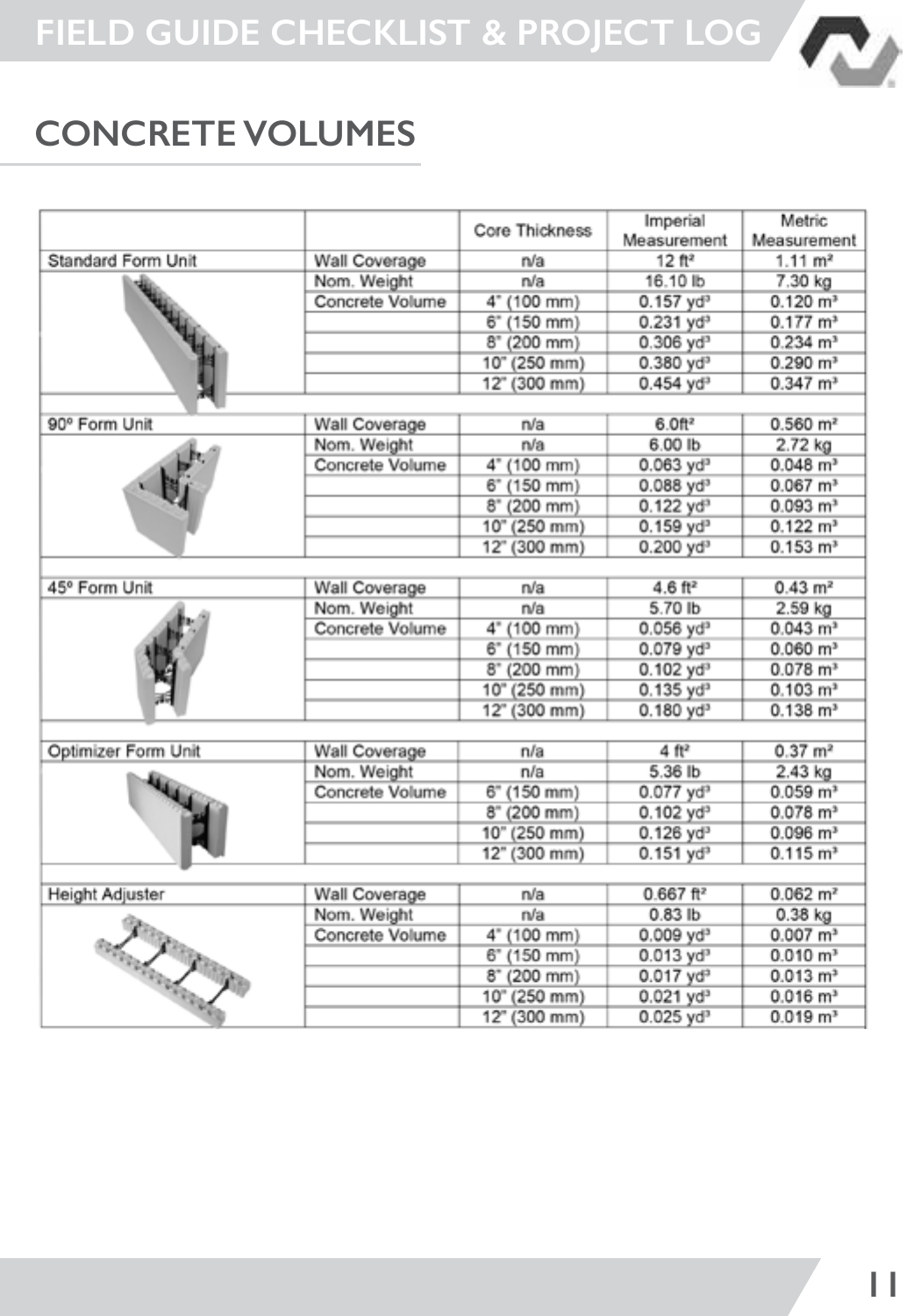

### **CONCRETE VOLUMES**

|                              |                 | Core Thickness | Imperial<br>Moasurement | Metric<br>Measurement  |
|------------------------------|-----------------|----------------|-------------------------|------------------------|
| Brick Ledge Form Unit        | Wall Coverage   | n/a            | 12 世                    | 1.11 m <sup>3</sup>    |
|                              | Nom. Weight     | n/a            | 16.50 lb                | 7.48 kg                |
|                              | Concrete Volume | 4" (100 mm)    | $0.251$ yd <sup>®</sup> | 0.192 m <sup>3</sup>   |
|                              |                 | 6" (150 mm)    | $0.325$ yd <sup>2</sup> | $0.248$ m <sup>3</sup> |
|                              |                 | 8" (200 mm)    | 0.399 yd <sup>2</sup>   | $0.305 \text{ m}^3$    |
|                              |                 | 10" (250 mm)   | $0.474$ yd <sup>p</sup> | $0.362 \ m3$           |
|                              |                 | 12" (300 mm)   | 0.548 yd <sup>p</sup>   | 0.419 m <sup>3</sup>   |
| <b>Brick Ledge Extension</b> | Wall Coverage   | n/a            | 2.889 <sup>44</sup>     | $0.268$ m <sup>2</sup> |
|                              | Nom. Weight     | n/a            | 1.01 lb                 | $0.46$ kg              |
|                              | Concrete Volume | m/a            | $0.014$ yd <sup>2</sup> | $0.011 \text{ m}^3$    |
| Taper Top Form Unit          | Wall Coverage   | n/a            | 12 ft <sup>2</sup>      | 1.11 m <sup>2</sup>    |
|                              | Nom. Weight     | mia            | 15.37 lb                | 6.97 kg                |
|                              | Concrete Volume | 4" (100 mm)    | $0.182$ yd <sup>2</sup> | 0.139 m <sup>3</sup>   |
|                              |                 | 6" (150 mm)    | 0.256 yd <sup>3</sup>   | 0.196 m <sup>3</sup>   |
|                              |                 | 8" (200 mm)    | 0.330 yd <sup>2</sup>   | $0.252$ m <sup>3</sup> |
|                              |                 | 10" (250 mm)   | $0.404$ yd <sup>p</sup> | $0.309$ m <sup>3</sup> |
|                              |                 | 12" (300 mm)   | $0.478$ yd <sup>p</sup> | $0.365 \text{ m}^3$    |
|                              |                 |                |                         |                        |
| Double Sided Taper Top       | Wall Coverage   | n/a            | 12 ftf                  | $1.11 \text{ m}^2$     |
|                              | Nom. Weight     | min            | 14.43 lb                | 6.55 kg                |
|                              | Concrete Volume | 4" (100 mm)    | $0.206$ yd <sup>3</sup> | $0.157$ m <sup>3</sup> |
|                              |                 | $6'$ (150 mm)  | 0.280 yd <sup>3</sup>   | $0.214 \text{ m}^3$    |
|                              |                 | 8" (200 mm)    | $0.354$ yd <sup>2</sup> | $0.271 \text{ m}^3$    |
| a.                           |                 | 10" (250 mm)   | $0.428$ yd <sup>p</sup> | $0.327$ m <sup>3</sup> |
|                              |                 | 12" (300 mm)   | 0.502 yd <sup>p</sup>   | $0.384$ m <sup>3</sup> |
| Short T Form Unit            | Wall Coverage   | n/a            | 6.7 <sup>th</sup>       | 0.62 m <sup>2</sup>    |
|                              | Nom. Weight     | n/a            | 7.63 lb                 | 3.46 kg                |
|                              | Concrete Volume | 4" (100 mm)    | $0.092$ yd <sup>2</sup> | 0.070 m <sup>3</sup>   |
|                              |                 | 6" (150 mm)    | $0.139$ yd <sup>2</sup> | 0.106 m <sup>3</sup>   |
|                              |                 | 8" (200 mm)    | $0.191$ yd <sup>o</sup> | $0.146$ m <sup>3</sup> |
|                              |                 | 10" (250 mm)   | $0.246$ yd <sup>®</sup> | 0.188 m <sup>3</sup>   |
|                              |                 | 12" (300 mm)   | $0.304$ yd <sup>p</sup> | $0.232$ m <sup>3</sup> |
| Long T Form Unit             | Wall Coverage   | n/a            | $4.8$ ft <sup>e</sup>   | 0.45 m <sup>2</sup>    |
|                              | Nom. Weight     | m/a            | $7.63$ lb               | 3.46 kg                |
|                              | Concrete Volume | 4" (100 mm)    | $0.066$ yd <sup>2</sup> | 0.050 m <sup>3</sup>   |
|                              |                 | 6" (150 mm)    | $0.100$ yd <sup>2</sup> | $0.076$ m <sup>3</sup> |
|                              |                 | 8" (200 mm)    | $0.140$ yd <sup>o</sup> | $0.107$ m <sup>3</sup> |
|                              |                 | 10" (250 mm)   | $0.182$ yd <sup>p</sup> | $0.139$ m <sup>3</sup> |
|                              |                 | 12" (300 mm)   | 0.228 yd <sup>p</sup>   | $0.174 \text{ m}^3$    |
|                              |                 |                |                         |                        |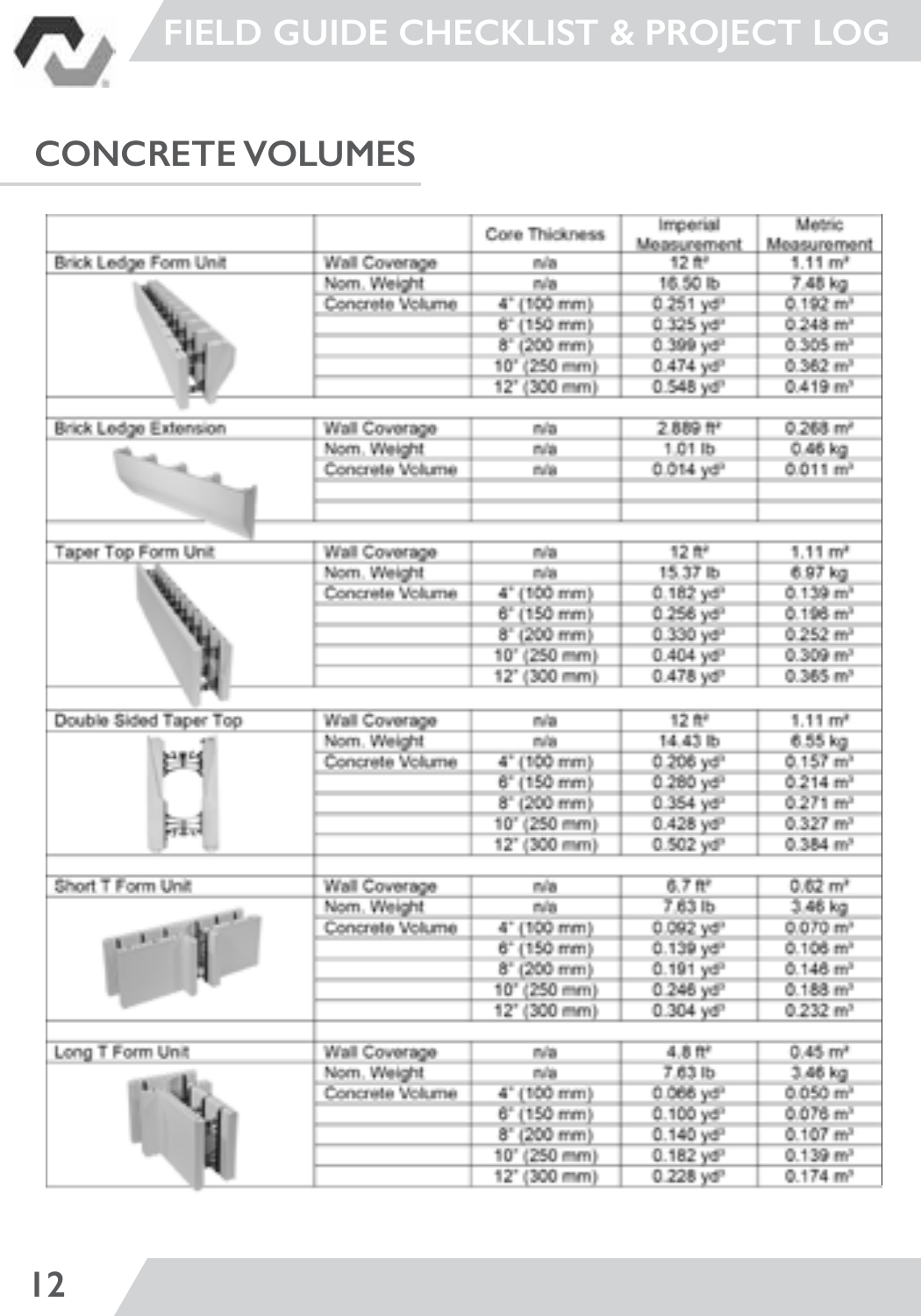

# **PROJECT LAYOUT (SKETCH FLOOR PLAN)**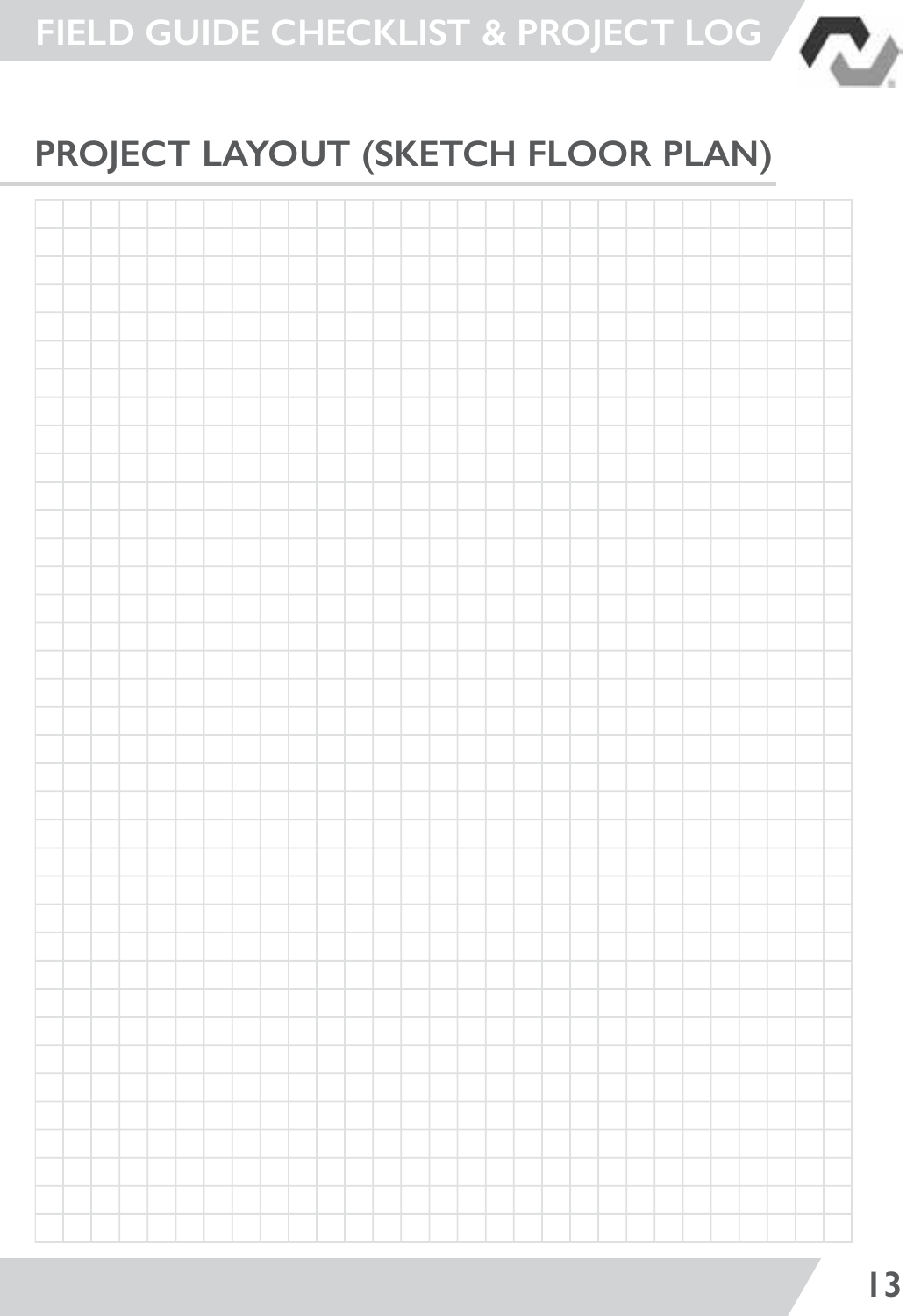

# **PROJECT BASEMENT**

| Total Linear feet <b>Manual Communities</b> and Linear feet                                                                                                                                                                                                                                                                                                                                                                                                                                  |  |
|----------------------------------------------------------------------------------------------------------------------------------------------------------------------------------------------------------------------------------------------------------------------------------------------------------------------------------------------------------------------------------------------------------------------------------------------------------------------------------------------|--|
|                                                                                                                                                                                                                                                                                                                                                                                                                                                                                              |  |
| Form size or sizes <b>with an area of the sizes</b> with the size of sizes <b>with the size of sizes</b> with the size of sizes <b>with the size of sizes</b> with the size of sizes <b>with the size of sizes</b> with the size of sizes <b>with th</b>                                                                                                                                                                                                                                     |  |
| $\begin{minipage}{.4\linewidth} Number of courses high \begin{minipage}{.4\linewidth} \end{minipage} \vspace{0.00000cm} \begin{minipage}{.4\linewidth} \end{minipage} \vspace{0.00000cm} \begin{minipage}{.4\linewidth} \end{minipage} \vspace{0.00000cm} \begin{minipage}{.4\linewidth} \end{minipage} \vspace{0.00000cm} \begin{minipage}{.4\linewidth} \end{minipage} \vspace{0.00000cm} \begin{minipage}{.4\linewidth} \end{minipage} \vspace{0.00000cm} \begin{minipage}{.4\linewidth}$ |  |
|                                                                                                                                                                                                                                                                                                                                                                                                                                                                                              |  |
|                                                                                                                                                                                                                                                                                                                                                                                                                                                                                              |  |
|                                                                                                                                                                                                                                                                                                                                                                                                                                                                                              |  |
|                                                                                                                                                                                                                                                                                                                                                                                                                                                                                              |  |
|                                                                                                                                                                                                                                                                                                                                                                                                                                                                                              |  |
| $\textbf{Vertical rebar} \textcolor{red}{} \textcolor{red}{\textbf{a}} \textcolor{red}{\textbf{a}} \textcolor{red}{\textbf{a}}$                                                                                                                                                                                                                                                                                                                                                              |  |
| $\textbf{Horizontal rebar \ }_{\textcolor{red}{\pmb{m}}\textcolor{red}{\pmb{m}}\textcolor{red}{\pmb{m}}\textcolor{red}{\pmb{m}}\textcolor{red}{\pmb{m}}\textcolor{red}{\pmb{m}}$                                                                                                                                                                                                                                                                                                             |  |
|                                                                                                                                                                                                                                                                                                                                                                                                                                                                                              |  |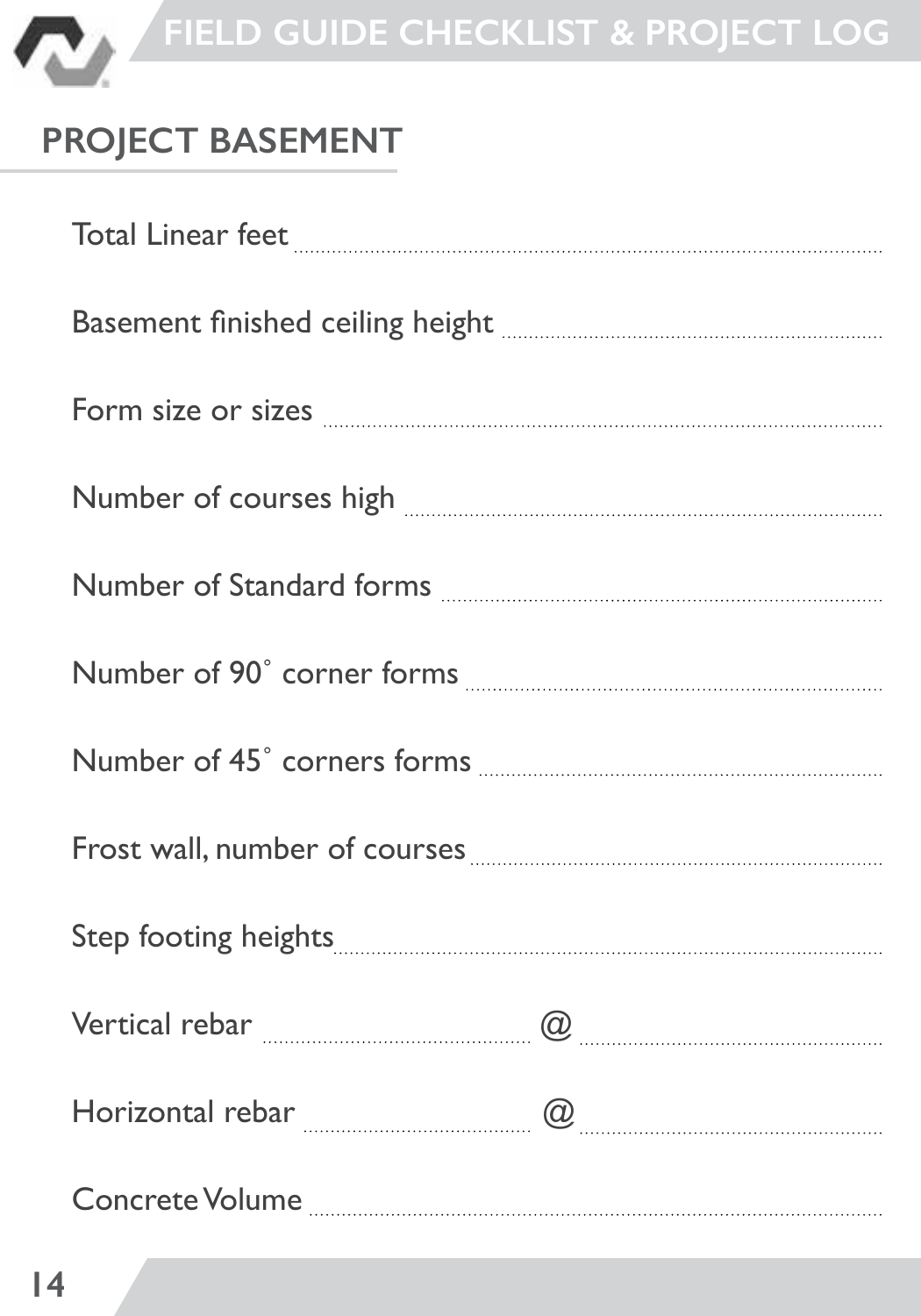

### **PROJECT MAIN FLOOR**

| $\label{eq:total} \textbf{Total Linear feet} \underset{~~\textbf{if}~\textbf{if}~\textbf{if}~\textbf{if}~\textbf{if}~\textbf{if}~\textbf{if}~\textbf{if}~\textbf{if}~\textbf{if}~\textbf{if}~\textbf{if}~\textbf{if}~\textbf{if}~\textbf{if}~\textbf{if}~\textbf{if}~\textbf{if}~\textbf{if}~\textbf{if}~\textbf{if}~\textbf{if}~\textbf{if}~\textbf{if}~\textbf{if}~\textbf{if}~\textbf{if}~\textbf{if}~\textbf{$                                                                                        |  |
|-----------------------------------------------------------------------------------------------------------------------------------------------------------------------------------------------------------------------------------------------------------------------------------------------------------------------------------------------------------------------------------------------------------------------------------------------------------------------------------------------------------|--|
| Finished ceiling height <b>with an army of the contract of the contract of the contract of the contract of the contract of the contract of the contract of the contract of the contract of the contract of the contract of the c</b>                                                                                                                                                                                                                                                                      |  |
| Form size or sizes <b>with a constant of the size of sizes</b> with the state of sizes <b>with the size of sizes</b>                                                                                                                                                                                                                                                                                                                                                                                      |  |
| Number of courses high <b>with an all of the course</b> state of courses high <b>with the contract of the contract of the contract of the contract of the contract of the contract of the contract of the contract of the contract of</b>                                                                                                                                                                                                                                                                 |  |
|                                                                                                                                                                                                                                                                                                                                                                                                                                                                                                           |  |
|                                                                                                                                                                                                                                                                                                                                                                                                                                                                                                           |  |
|                                                                                                                                                                                                                                                                                                                                                                                                                                                                                                           |  |
|                                                                                                                                                                                                                                                                                                                                                                                                                                                                                                           |  |
| Step footing heights <b>with the contract of the contract of the contract of the contract of the contract of the contract of the contract of the contract of the contract of the contract of the contract of the contract of the</b>                                                                                                                                                                                                                                                                      |  |
| $\textbf{Vertical rebar} \begin{minipage}[c]{0.5\textwidth} \centering \begin{tabular}{ c c c c } \hline \textbf{Q} & \textbf{z} & \textbf{z} & \textbf{z} & \textbf{z} & \textbf{z} & \textbf{z} & \textbf{z} & \textbf{z} & \textbf{z} & \textbf{z} & \textbf{z} & \textbf{z} & \textbf{z} & \textbf{z} & \textbf{z} & \textbf{z} & \textbf{z} & \textbf{z} & \textbf{z} & \textbf{z} & \textbf{z} & \textbf{z} & \textbf{z} & \textbf{z}$                                                              |  |
|                                                                                                                                                                                                                                                                                                                                                                                                                                                                                                           |  |
| $\label{eq:concrete} \textbf{Concrete Volume}\textcolor{red}{\textbf{}}\textcolor{red}{\textbf{}}\textcolor{red}{\textbf{}}\textcolor{red}{\textbf{}}\textcolor{red}{\textbf{}}\textcolor{red}{\textbf{}}\textcolor{red}{\textbf{}}\textcolor{red}{\textbf{}}\textcolor{red}{\textbf{}}\textcolor{red}{\textbf{}}\textcolor{red}{\textbf{}}\textcolor{red}{\textbf{}}\textcolor{red}{\textbf{}}\textcolor{red}{\textbf{}}\textcolor{red}{\textbf{}}\textcolor{red}{\textbf{}}\textcolor{red}{\textbf{}}\$ |  |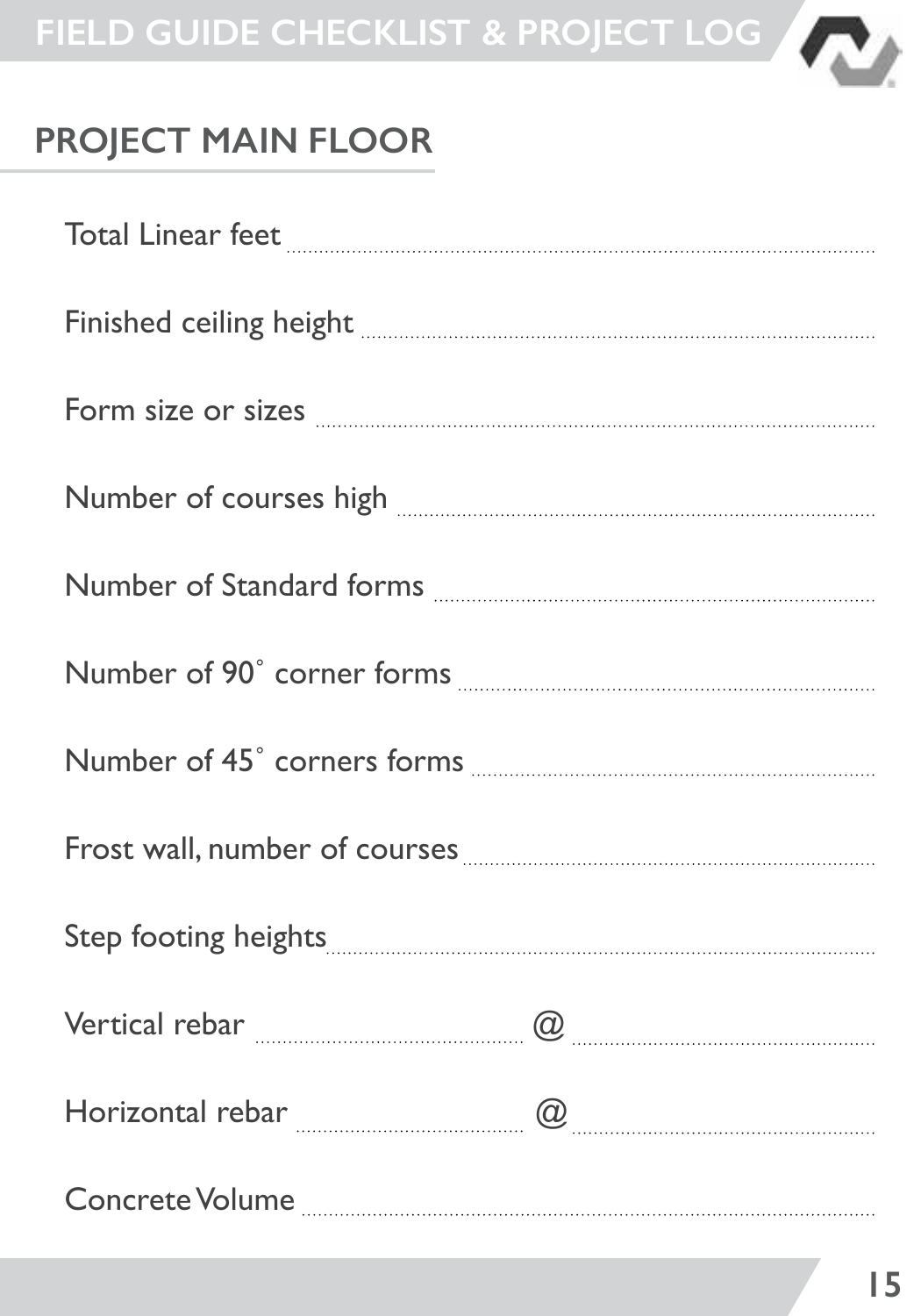

# **PROJECT SECOND FLOOR**

| Finished ceiling height <b>with the community of the contract of the contract of the contract of the contract of t</b> |  |
|------------------------------------------------------------------------------------------------------------------------|--|
|                                                                                                                        |  |
| $\label{lem:main} {\bf Number\ of\ courses\ high\ \ }_{\rm \ \ } {\bf \ } \qquad \qquad {\bf \ }$                      |  |
| Number of Standard forms <b>with an allegan and Standard forms</b>                                                     |  |
|                                                                                                                        |  |
|                                                                                                                        |  |
|                                                                                                                        |  |
|                                                                                                                        |  |
|                                                                                                                        |  |
|                                                                                                                        |  |
|                                                                                                                        |  |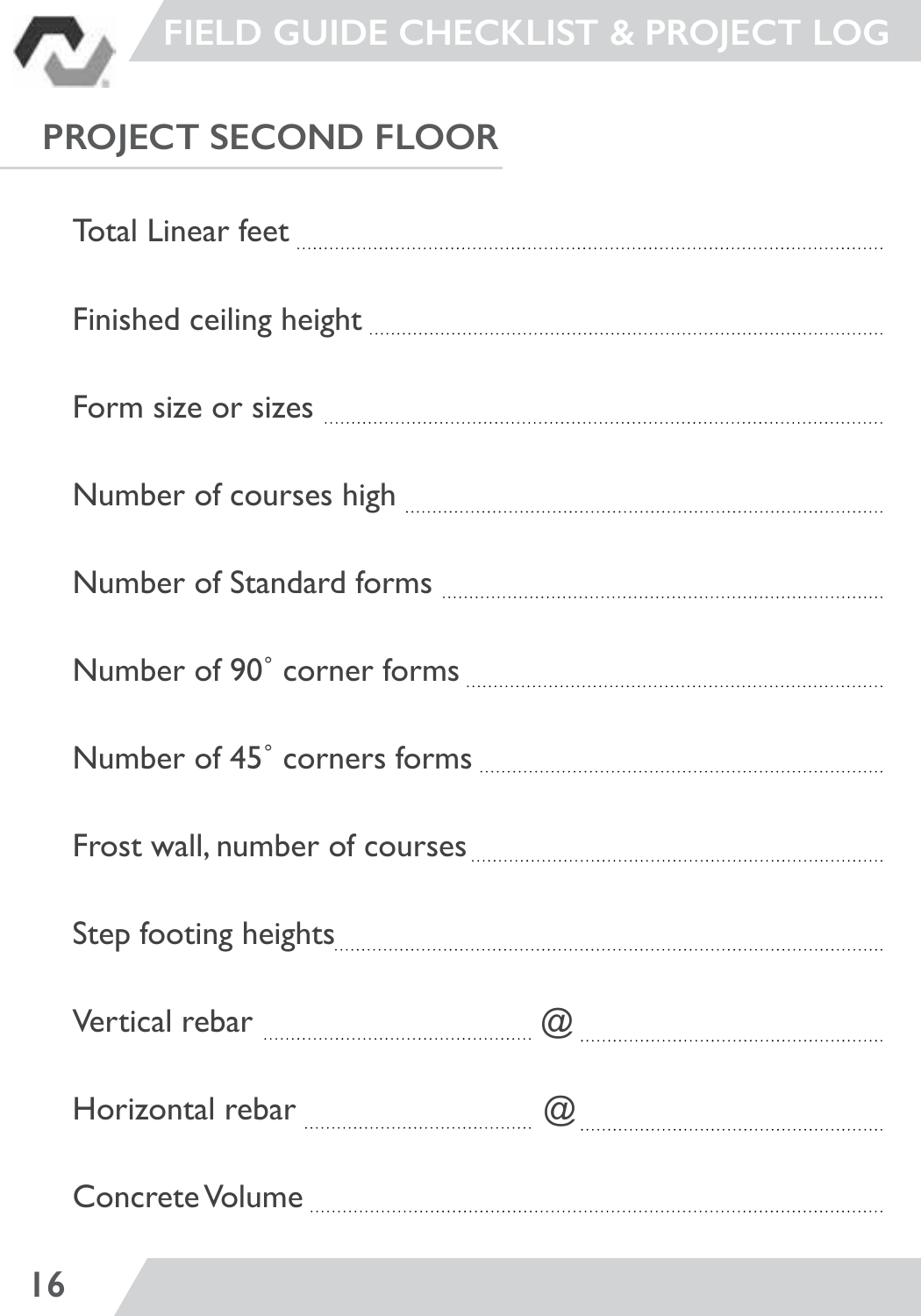

### **REBAR CHECKLIST**

- Below grade walls rebar on tension side (inside face)
- Above grade walls rebar in center of wall
- Lap splices length per applicable code (minimum 40 times bar diameter for 10M (#4))
- Dowels in cold joints
- Tie all contact lap splices Reinforcing spec - 6000 psi or 400 Grade
- Rebar layout per Architect/ Engineer spec. check plans

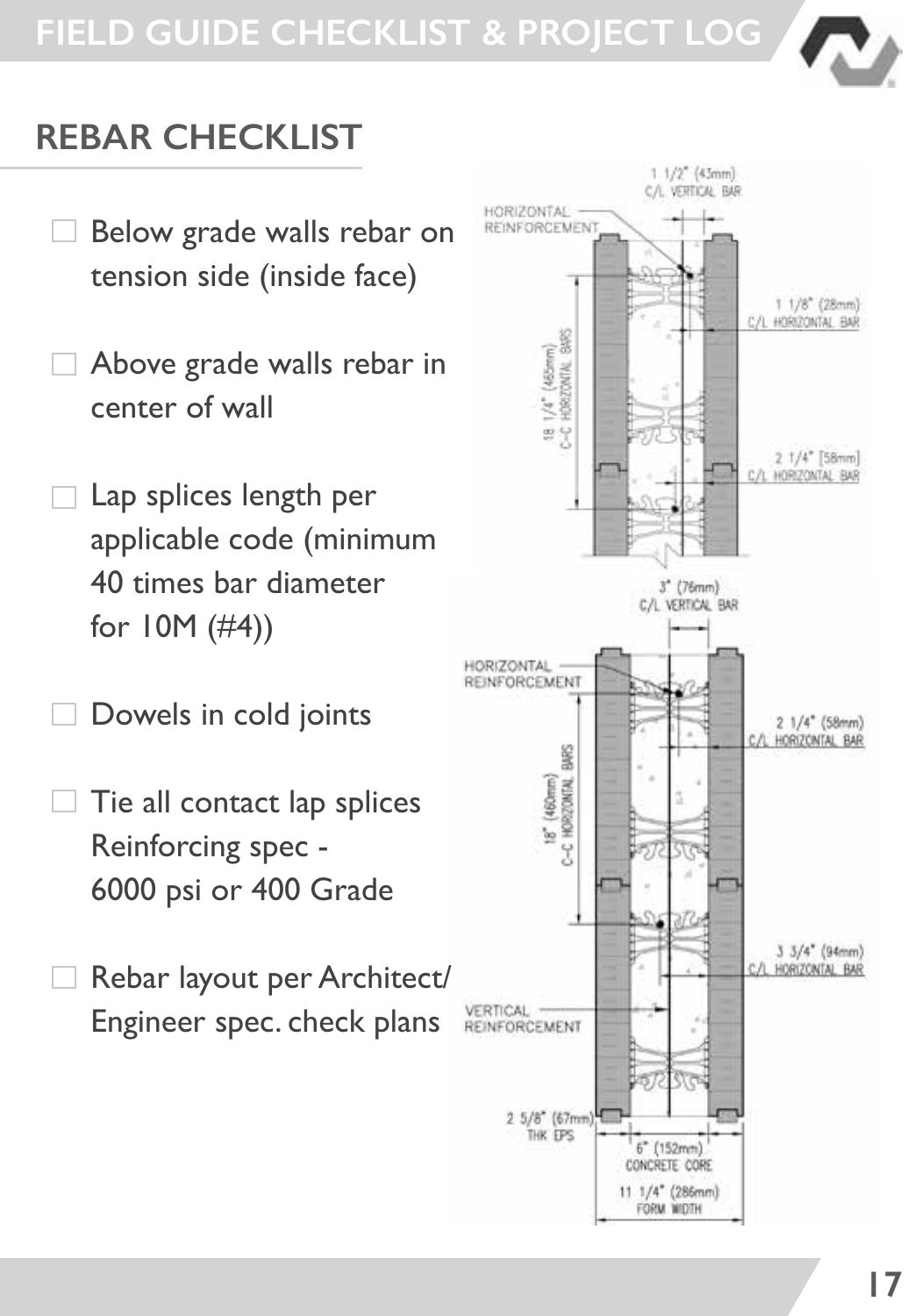

# **SITE CHECKLIST**

- Pre-planning for well organized site
- Adequate room for delivery of materials
- Product placement free from damage п
	- Level area for pump truck to reach all walls
- Access for concrete trucks
- Ensure all work-site hazards are marked
- **NUDURA** signage

### **ICF TOOL CHECKLIST**

- Safety equipment boots, gloves, glasses, hard hats
- Pruning saw / hand saws
- Rubber mallet / hammer
- $\Box$ Foam guns
- Reinforcing cutter / bender **COLLEGE**
- Cordless drill and batteries
- Bolt cutters
- Rebar tie wire and pliers
- Hot knife
- Ladders
- Screws and fasteners
- Utility knife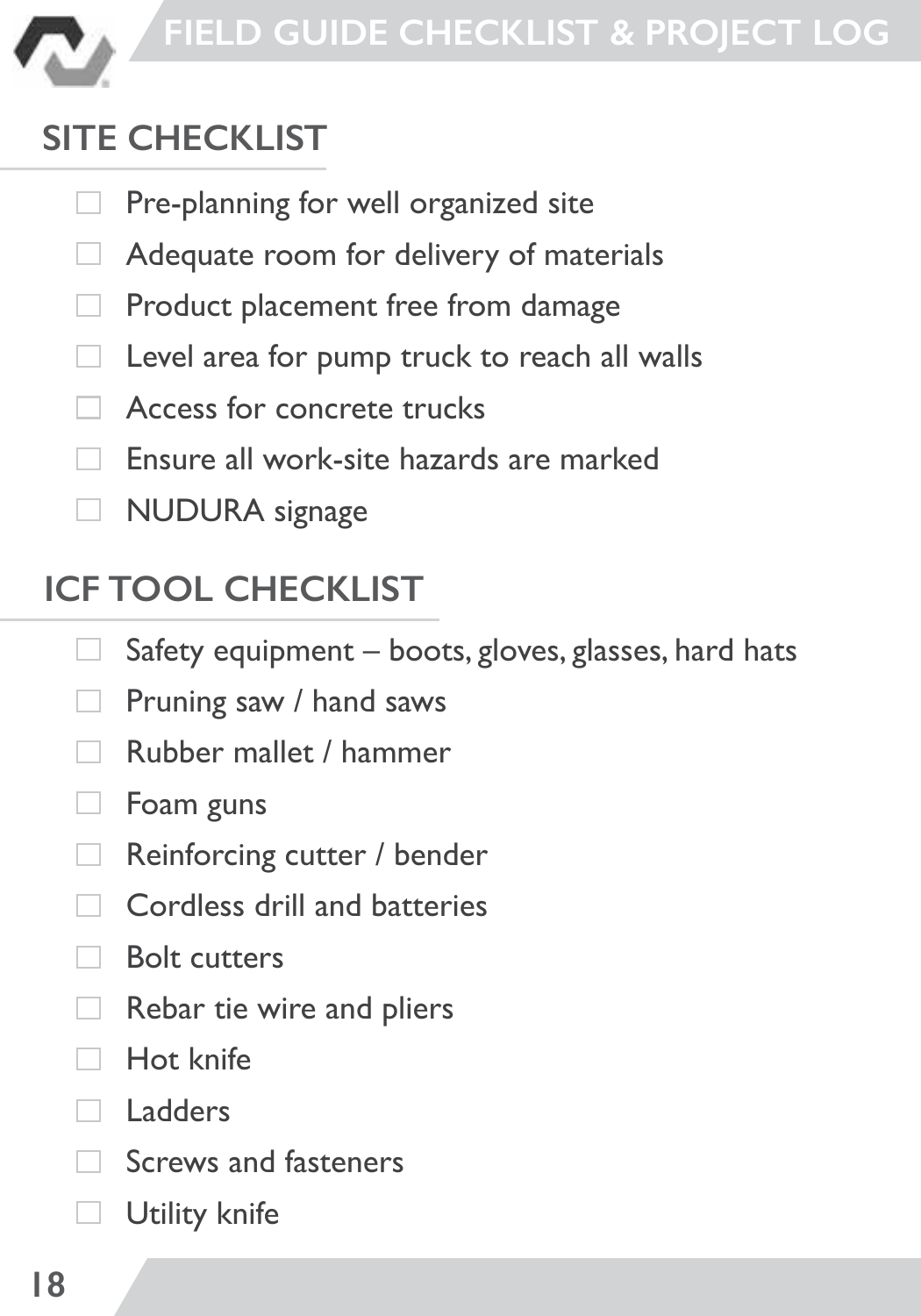

### **FORM PLACEMENT CHECKLIST**

- Locate forms and rebar around interior of project for efficient installation (6' min. away from wall) Start at corners and work toward center of wall Ensure each form snap-locks together Cut on cut lines to maintain interlock Use vertical joints clips 8 per corner first course, top every connection first course, top of corners only for remaining courses Install FormLock in 2nd and top course Install horizontal rebar in each course as placed Alternate location of horizontal rebar per course Level and straighten the wall after 2nd course is set Spray foam forms to footing Install alignment systems after 3rd course installed Form cuts with over 4" (100mm) of EPS from a web require strapping on both sides of wall Vertical stack joints require additional strapping both sides of wall
	- Install vertical rebar from top of wall, weave between horizontal rebar
	- Install opening bucks, check rough opening sizes
	- Install opening rebar as per plans / specifications
	- Check dimensions and levels at top of wall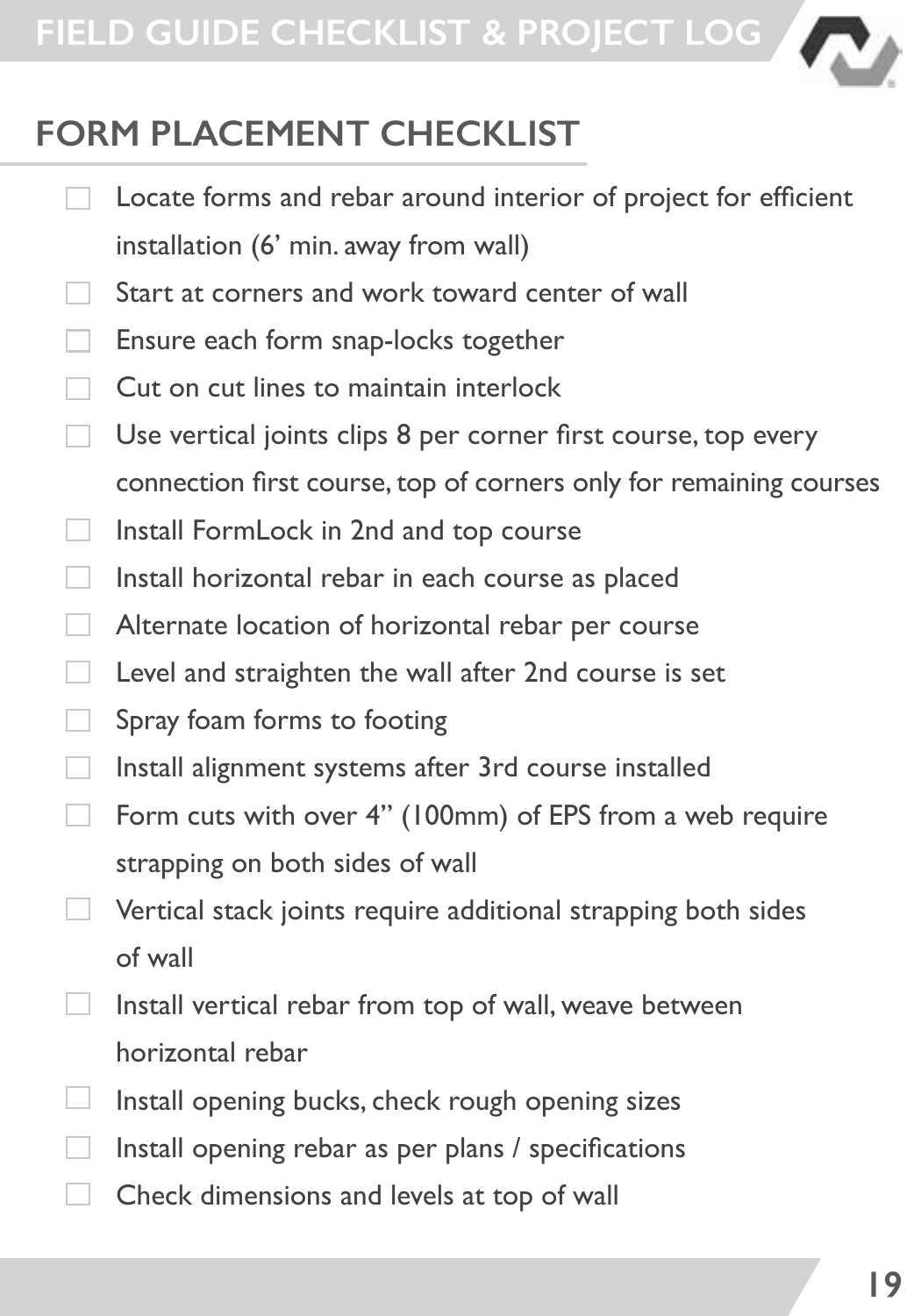

### **CONCRETE PRE-PLACEMENT CHECKLIST**

- Review all wall dimensions per plan requirements
- Has additional support/strapping been installed
- Is rebar installed per plans and in correct locations
- Are all openings reinforced correctly
- Is NUDURA alignment installed correctly
- Are all opening bucks supported
- Do all bucks have anchorage into the concrete
- Embedments and floor system connectors installed
- Check all service penetration sleeves
- Are T-Forms braced п
- Beam pockets installed
- String line installed and ready at top of wall
- Use alignment system to straighten walls and adjust walls by tilting inward by ½"(12mm)
- Is top form interlock protected with tape
- Check interior of wall cavity is clear of snow and ice
- Are dowels cut and ready for wet set installation п
- Are concrete tools ready towel, vibrator,
- Does pumptruck have a reducer and 90˚ elbow
- □ Co-ordinate signals with pump truck driver
- Have materials ready if blow-out occurs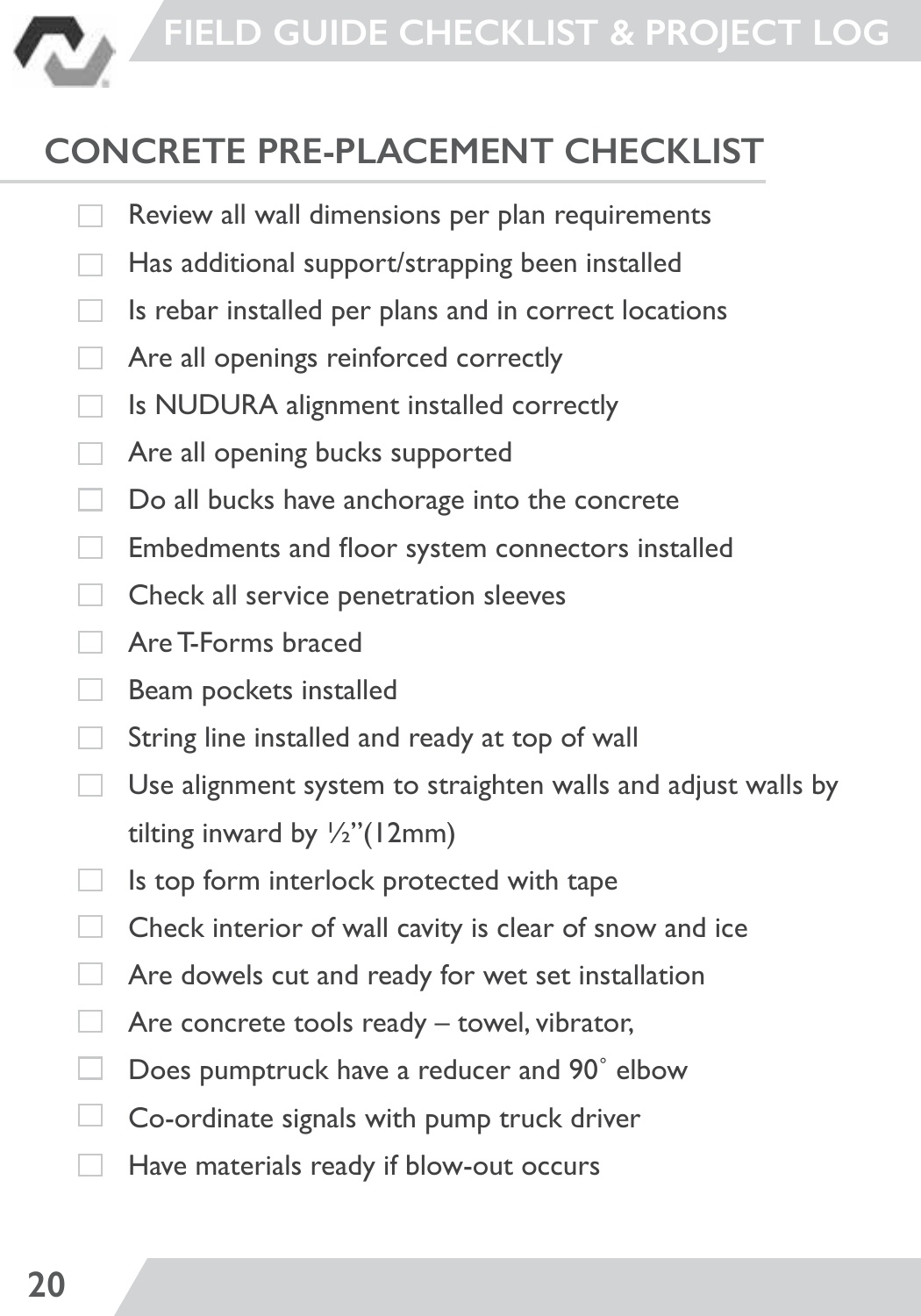

### **CONCRETE PLACEMENT CHECKLIST**

- Confirm weather conditions are suitable for concrete placement- too cold, too hot, high winds, rain.
- Check concrete quantities
- Estimate placement timing and co-ordinate delivery times per load
- $\Box$  Confirm concrete slump 5" to 6"
- Minimum strength 20MPa (2900psi)
- Co-ordinate placement plan with pump truck driver
- Does everyone have safety equipment on
- Vibrator max size 1" (25mm)
- **Check vibrator is working and can reach all walls**
- Place concrete in lifts of 4' (1.22m) per hour
- $\Box$  2 man vibrating team following concrete placement
- $\Box$  Vibrate each lift, quickly in, pull out at rate of I' (305mm) per second
- Consolidate around openings
- Let concrete flow into corners, do not pour concrete directly into corner form
- Terminate placement in center of longest wall
- Watch both sides of wall during placement and consolidation for possible problems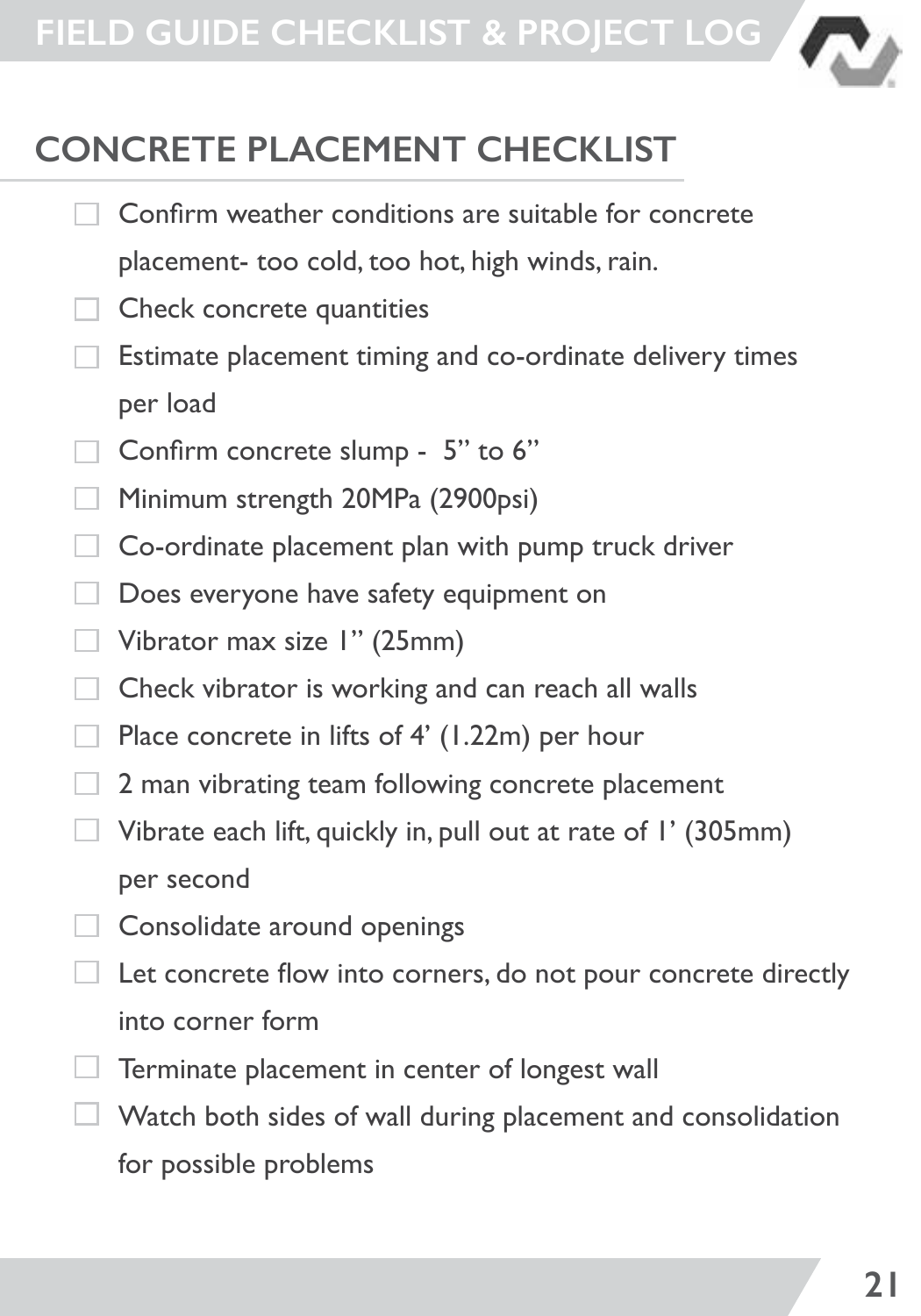

# **CONCRETE POST PLACEMENT CHECKLIST**

- Are top of walls trowelled to correct level
- If top of wall is a cold joint are dowels in place and top of concrete left rough
- Preliminarily straighten walls to string line
- Have all the walls and around openings been consolidated
- Check all opens and bucks are plumb
- Check all embedments, beam pockets and anchor bolts are п installed and have not moved
- Clean concrete from interlock on top forms П.
- In cold weather protect concrete by insulating top of wall  $\Box$
- In unclement weather cover exposed concrete П
- Clean alignment system of wet concrete
- Clean all concrete tools
- Once all cross checks are completed and workers have vacated alignment system, conduct final wall adjustment to straighten and plumb the walls using alignments system, string line, tape measure and laser level.
- Restrict access to site and alignment system once walls are complete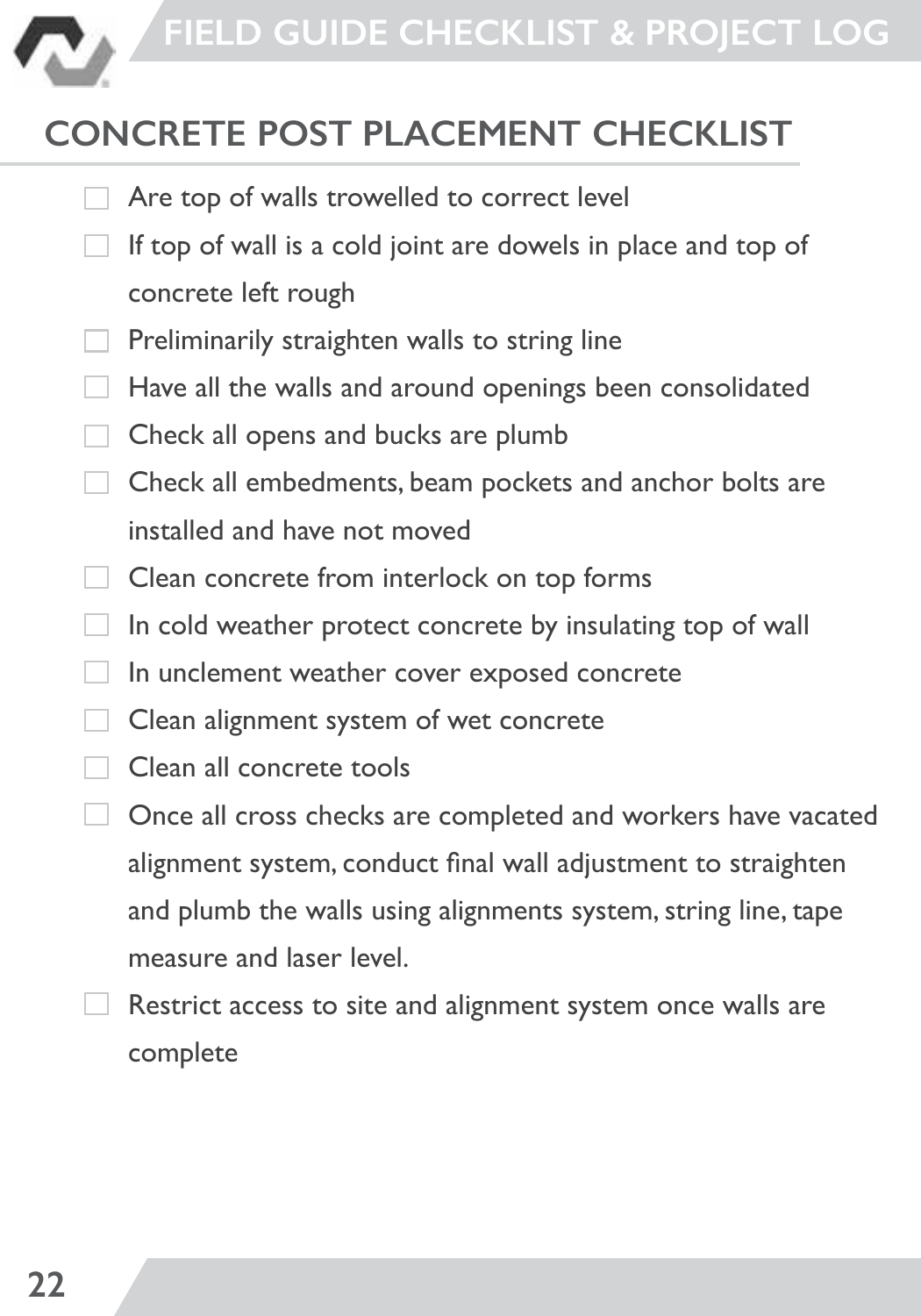

# **PROJECT RESULTS LOG**

| <b>NUDURA Forms:</b>                                                        |                                                                                                                                                                                                                                     | Size | Quantity |
|-----------------------------------------------------------------------------|-------------------------------------------------------------------------------------------------------------------------------------------------------------------------------------------------------------------------------------|------|----------|
|                                                                             |                                                                                                                                                                                                                                     |      |          |
|                                                                             |                                                                                                                                                                                                                                     |      |          |
|                                                                             |                                                                                                                                                                                                                                     |      |          |
|                                                                             | TOTAL FORMS                                                                                                                                                                                                                         |      |          |
|                                                                             |                                                                                                                                                                                                                                     |      |          |
|                                                                             | Total gross wall area <b>with an area with an area with an area</b> with an area with an area with an area with an area with an area with an area with an area with an area with an area with a straight and area with a straight a |      |          |
|                                                                             |                                                                                                                                                                                                                                     |      |          |
|                                                                             |                                                                                                                                                                                                                                     |      |          |
|                                                                             |                                                                                                                                                                                                                                     |      |          |
| Man Hour Rate (MHR)<br>Estimated MHR: Estimated Total Hrs / Gross wall area |                                                                                                                                                                                                                                     |      |          |
|                                                                             | Actual MHR: Actual Project Hrs / Gross wall area                                                                                                                                                                                    |      |          |
|                                                                             |                                                                                                                                                                                                                                     |      |          |